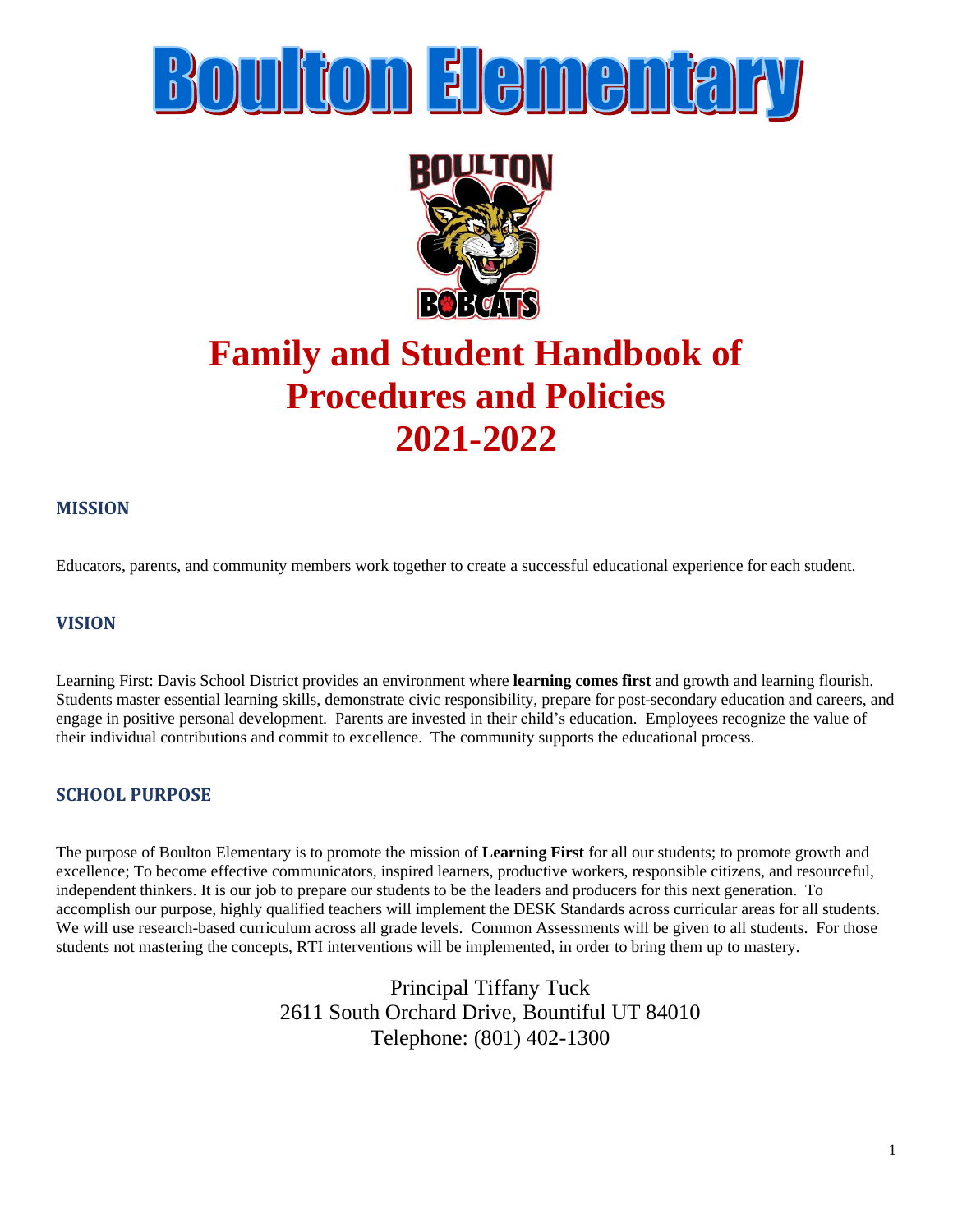### **Boulton Elementary Teaching staff**

### **Rooms and Extensions**

| Rm#                  | Grade/Teacher                     | Phone               |
|----------------------|-----------------------------------|---------------------|
|                      | Principal Tuck                    | 801-402-1300        |
|                      | <b>Assistant Shaeffer</b>         | 801-402-1300        |
| 11                   | K Lemmon                          | 801-402-5555 x51324 |
| 10                   | K<br>Wilson                       | 801-402-5555 x51342 |
| 09                   | Anderson<br>1                     | 801-402-5555 x51325 |
| 08                   | $\mathbf{1}$<br><b>Badham</b>     | 801-402-5555 x51327 |
| 07                   | 3<br><b>Bush</b>                  | 801-402-5555 x51341 |
| 06                   | $\mathbf{1}$<br><b>Barnes</b>     | 801-402-5555 x51332 |
| 05                   | $\overline{2}$<br>Hemphill        | 801-402-5555 x51335 |
| 03                   | $\overline{2}$<br>Petersen        | 801-402-5555 x51347 |
| 17                   | $\overline{2}$<br>Richman         | 801-402-555 x51326  |
| 04                   | 3<br>Gehmlich                     | 801-402-5555 x51331 |
| 01                   | 3<br>McGowen                      | 801-402-5555 x51333 |
| 21                   | Housinger<br>4                    | 801-402-5555 x51312 |
| 02                   | 5<br>Christensen                  | 801-402-5555 x51321 |
| 23                   | 5<br><b>Brooks</b>                | 801-402-5555 x51329 |
| 22                   | <b>Baird</b><br>$\overline{4}$    | 801-402-5555 x51342 |
| 25                   | <b>RTI</b> Tutors                 | 801-402-5555 x51318 |
| 26                   | Croft<br>6                        | 801-402-5555 x51339 |
| 27                   | D'Agostini<br>6                   | 801-402-5555 x51338 |
| Resource             | K-6 Biehn                         | 801-402-1328        |
| 14                   | <b>Essential Elements Johnson</b> | 801-402-1337        |
| 16                   | <b>Essential Elements Dellos</b>  | 801-402-1317        |
| 12                   | Speech Winn                       | 801-402-1309        |
| 12                   | Speech Eliason                    | 801-402-1309        |
| Library              | <b>Counselor Larsen</b>           | 801-402-1307        |
| 15                   | Pre-K Fidler/Smith                | 801-402-1310        |
|                      | Kitchen<br>James                  | 801-402-1314        |
| 20                   | Library<br>Nelson                 | 801-402-1315        |
| 13                   | <b>Computer Oswald</b>            | 801-402-1319        |
| Portable             | Music<br>Eggett                   | 801-402-1340        |
| Portable             | <b>SEM</b><br>McNeal              | 801-402-5555 x51311 |
| <b>Activity Room</b> | PE<br>Patterson                   | 801-402-1300        |
|                      | <b>Facilities Manager Jackson</b> | 801-402-1348        |
| Office               | Office Manager Kelli Rapp         | 801-402-1304        |
| 106                  | <b>STS Darrel Chamberlain</b>     | 801-402-1346        |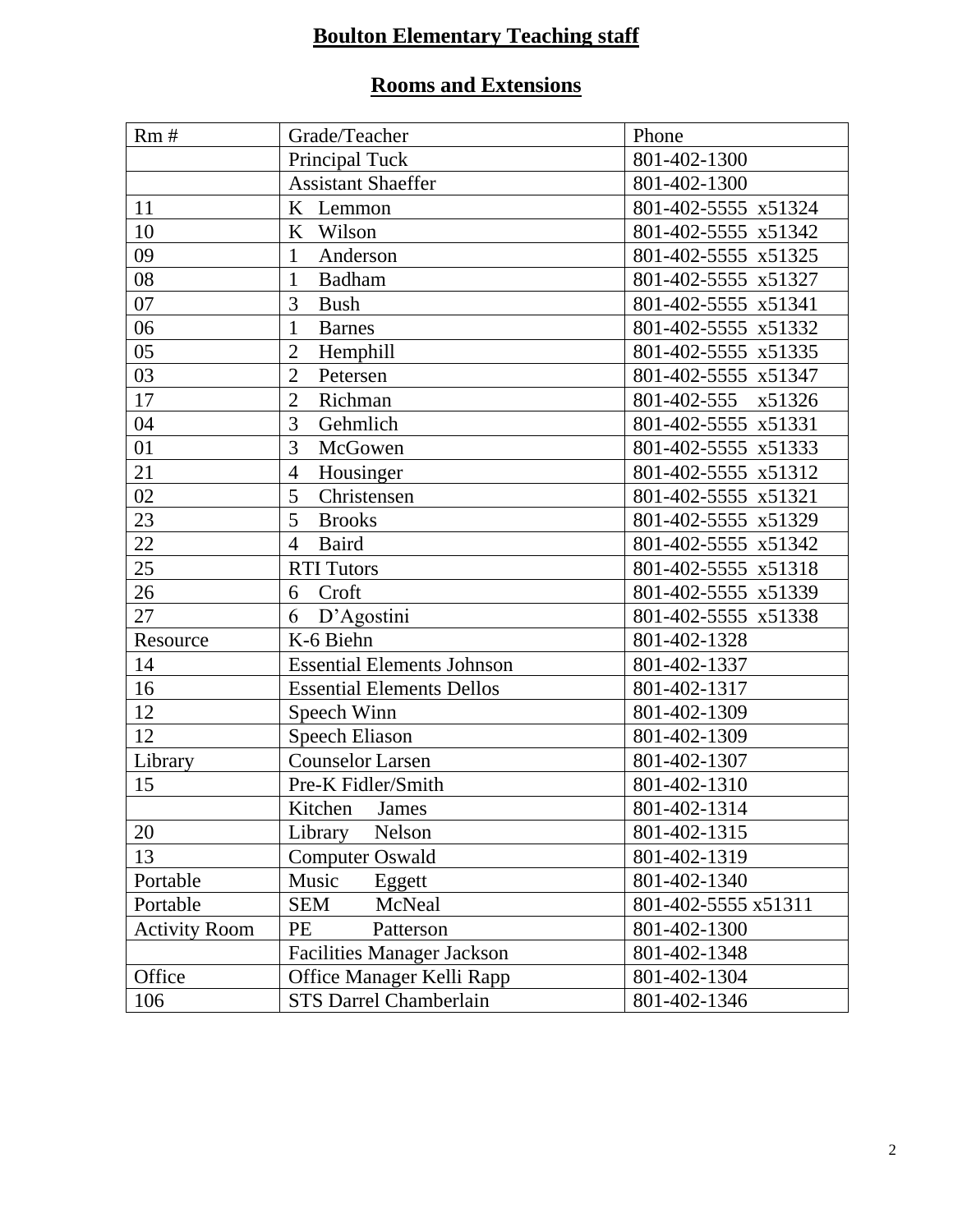### *Table of Contents*

 Best Practice Teaching Strategies Attendance & Timely Arrival Behavior Management Parking Lot Procedures

### *Policies*

**After School Policy Birthday Treats Check-In/Check-Out Procedures District Policies Dress Code Electronic Device Policy Emergency Drills & Procedures Homework Illness Policy Medicine PE Pets at School Security Snowballs Telephone Use & Student Messages Toys at School Transportation Volunteers & Visitors**

#### **PLEASE READ AND DISCUSS ALL POLICIES WITH YOUR STUDENTS**

**It is our goal to have positive communication between home and school. Please recognize that the spirit of these policies is to help your student have a positive educational experience in a safe environment. Within certain sections, you will notice the added information from COVID-19. We appreciate your patience with this fluid document as changes occur often.**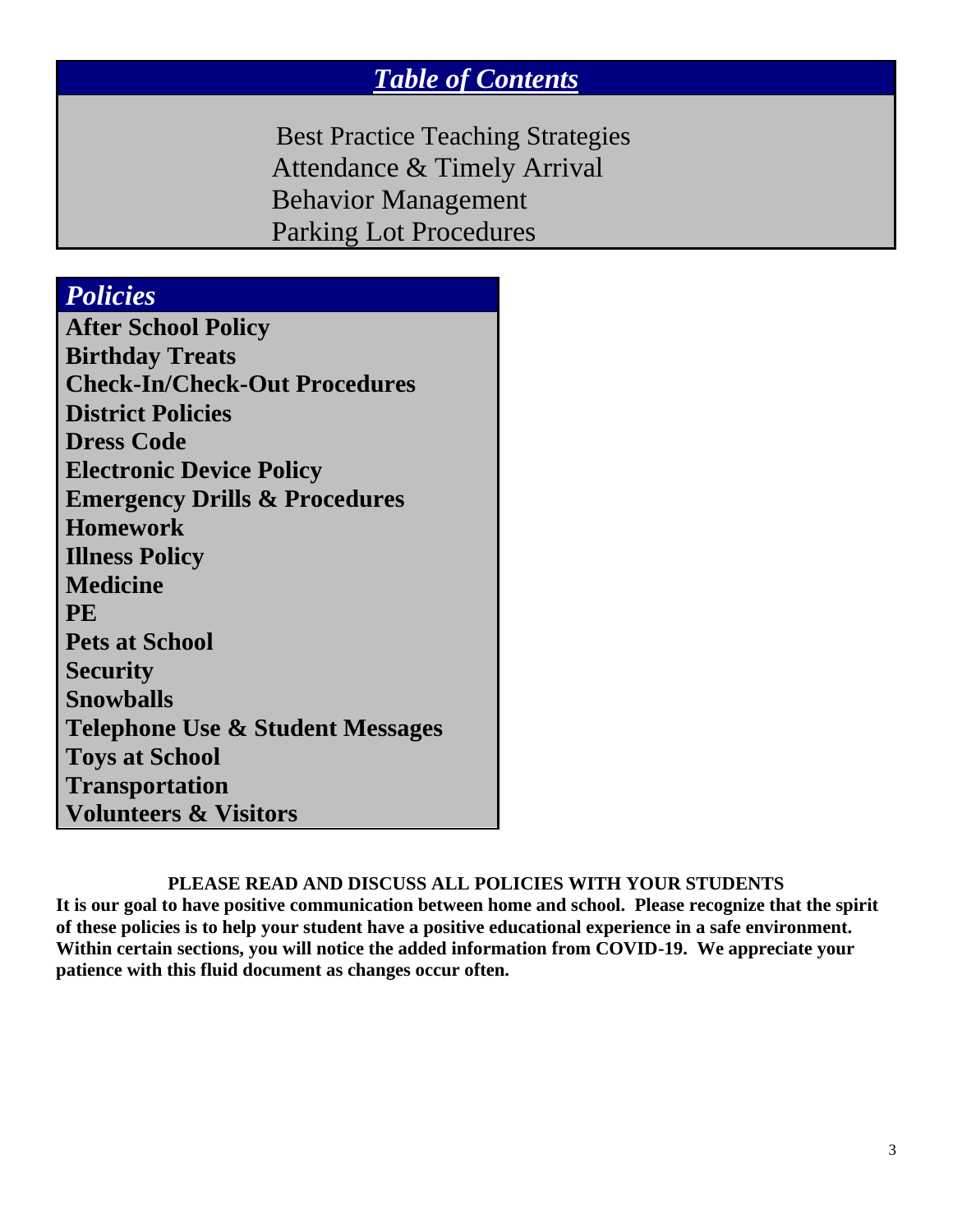### **Best Practice Teaching Standards**

All teachers are expected to teach the DESK STANDARDS for Davis School District. These may be found online under myDSD for your specific grade level. Teachers are expected to recognize that ALL STUDENTS can learn and make progress on these standards. Our purpose is to promote **Learning First,** as stated in our mission statement. Teachers are expected to develop interventions with help from various school resources for students at risk, and supplement challenge work for students above grade level.

Teachers are expected to use district curriculum for all subjects, explicitly math and literacy. Research based strategies are to be used. The Davis DESK REPORT is the reporting system used and shared with parents. This reporting system is to be used ethically and consistently. Scores are to be downloaded regularly, and progress reports sent to parents at a minimum of twice a month.

### **Attendance and Timely Arrival**

It is the legal responsibility for parents/guardians of children under the age of 18 to have children in school daily. If a child is absent for 5 consecutive days or more, we will seek information from the parent/guardian regarding the absences.

Boulton teachers will begin their day of teaching promptly at 8:50. Being even a few minutes late can cause a student to lose the flow of the school day. Excessive tardiness, over 10, will be considered an attendance issue and require that we take action**.**

In the event that a student displays a pattern of excessive checking in/out, absenteeism or tardiness, parents can expect the following steps to occur:

1. A referral will be made to school administration.

2. School administration will talk directly to the student/or parent and send an attendance letter to parents with record of absences and/or tardies.

- 3. School administration will call/conference with the parents/guardians.
- 4. School administration will send a second letter with a copy to District Student Services and talk to parents/guardians to resolve attendance problems.

5. School administration will initiate Educational Neglect procedures with the District and Social Services.

**Please wait to bring your child to school after 8:40, unless they are eating breakfast. Breakfast begins at 8:20.** Children will be expected to wait outside until the first bell rings at 8:45 and their teacher comes for them in their designated line up area. There is no supervision until teachers meet their lined-up students and bring them in the building. Please help your children arrive in time to line up outside, be greeted by their teacher, and enter the building with their class through their assigned doors at 8:45.

We certainly do not want students waiting outside during inclement weather, or below freezing temperatures. Administration will determine when the students can be allowed to wait indoors, but not prior to breakfastwhich begins at 8:20. In the event of inclement weather, a sign will be placed on the east door indicating they may come in early. Students can then come in and wait in designated areas until the 8:45 bell. Students may not enter the building and wander the halls.

#### **Before School:**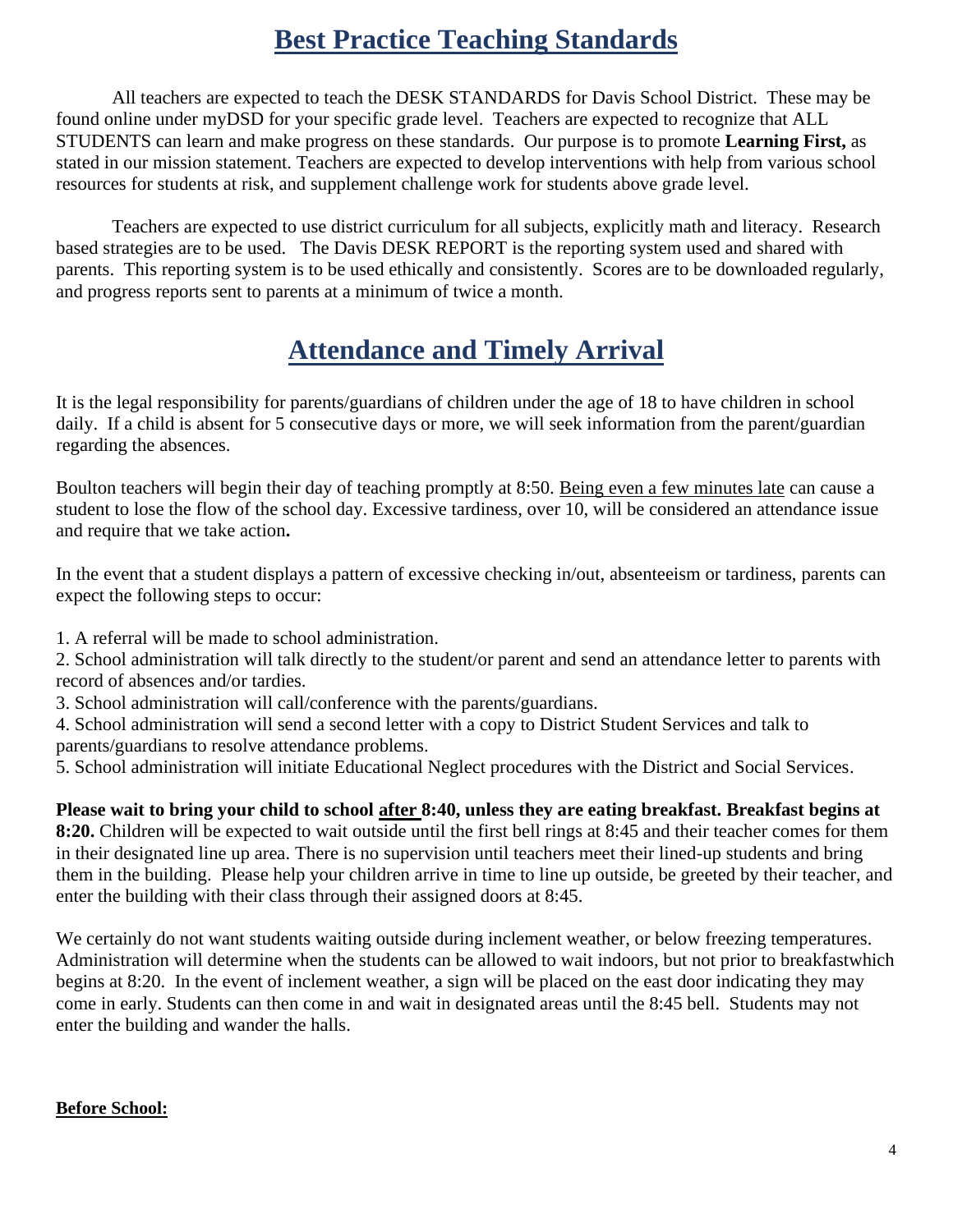**Arrival Times:** 

**8:35 AM – Please do not arrive prior to this time, unless you are participating in the breakfast program (breakfast students can arrive by 8:15). Please note that students will not be allowed to play on the playground while waiting for school to start. 8:45am – First Bell Rings; 8:50am – School Begins These precautions will help us mitigate the spread of illness and allow for further physical distancing as well as adult supervision. East Doors: Grades 2, 3 and 4 Southwest Doors: Kindergarten, Grade 6, Mrs. Dellos'/Mrs. Johnson's Classes South Doors: Grades 1 and 5 Front/Office Doors: Late Arrivals (After 8:50am)**

**It is not necessary to call the Boulton Office when your student is absent.** The Davis School District call out system may suggest that you do so, but this is not our policy. We recommend that you email the teacher describing the absence. If your child is going to be out for an extended time, please let your teacher know. Please know that we do not have the ability to stop the Davis School District call out system. If a student is marked absent, and you have asked for phone notification, the system will still call you. Be sure to remember that a note does not automatically constitute an excused absence. **It only explains the absence**, it does not take it away. The absence will still remain.



### **Behavior Management**

Behavior Management is a team effort between the school and home. We ask for your support as we help children learn to conduct themselves in a manner that will promote a safe, orderly, learning environment for everyone.

#### **Boulton School Wide Expectations**

- 1. Keep hands, feet, and objects to self.
- 2. Be at the proper place at the proper time.
- 3. Be kind by saying positive words and using positive actions with others.
- 4. Take care of the property inside the school as well as school grounds.
- 5. Follow directions the first time asked.

If the above expectations are not met, the following events will take place: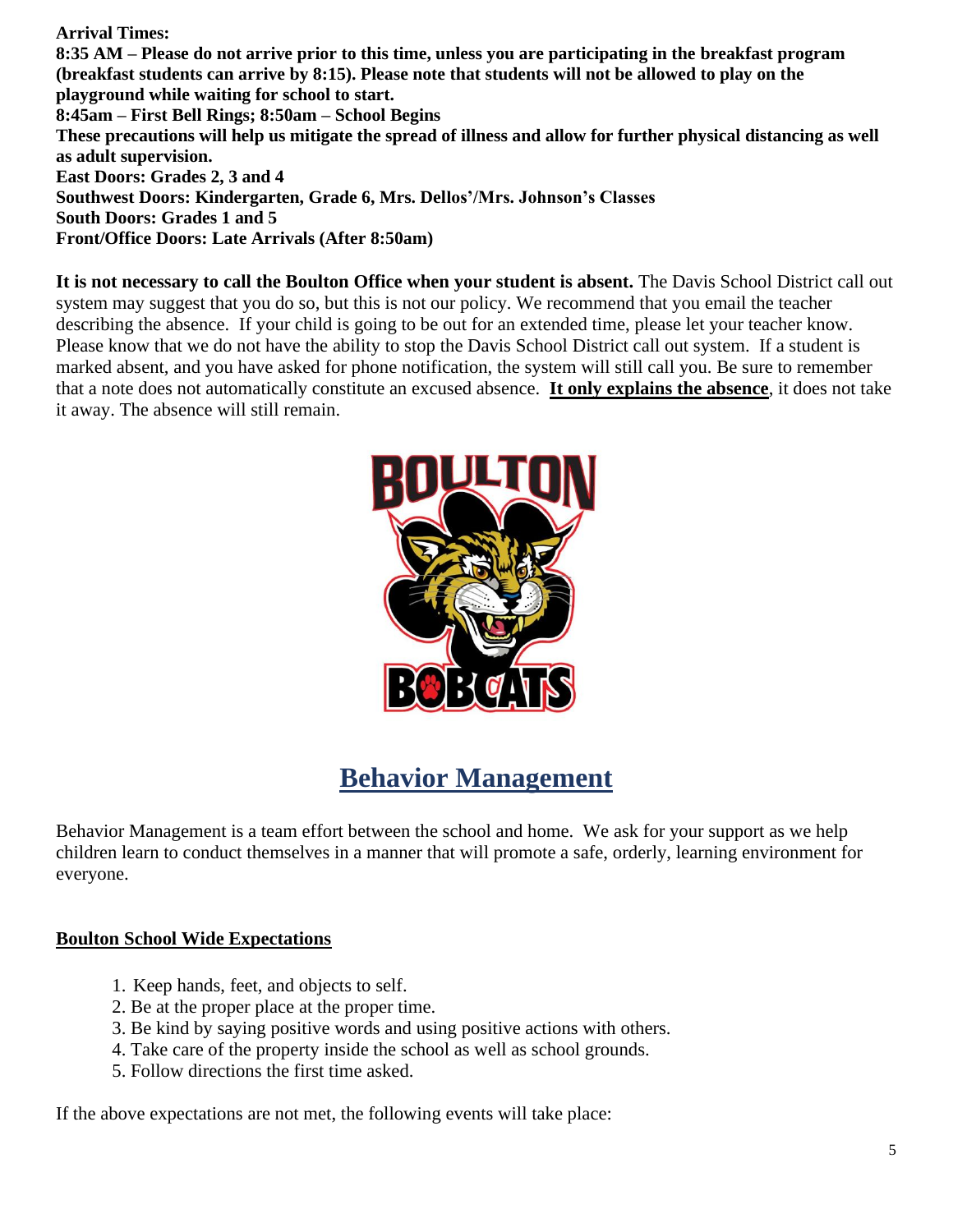- 1. Verbal Warning.
- 2. Think Time (Mindset Reset ~ Buddy Room).
- 3. Below the Line Behavior Alert form filled out by teacher and student (student will also sign) and sent home for parents to read, sign, and return.

A classroom rewards activity will be scheduled for students to earn a "whole class" reward. As students transition to and from various areas within the building and participate in prep classes, the entire class has opportunities to earn a gold star. After a certain amount of stars have been earned, the entire class will earn a reward from administration.

#### **"Boulton Bobcats Thinking and Acting Above the Line"**

Our theme for this year is "TEAM: Together Everyone Achieves More – We are Boulton! #Bethegamechanger." As we focus on the positive behavior, often times the negative behaviors fade away. Each month our school will focus on an "Above the Line" characteristic. Those students demonstrating this characteristic in an exceptional manner, will be recognized for their efforts. Once a month, the four students chosen throughout the month will attend an activity with the principal. The students will attend lunch with the principal and have his/her picture placed on our "Above the Line" board. Our school counselor, Miss Shannon will be teaching our Bobcats to roar and encourage each teammate to be the best version of themselves. We will focus on a different part of the word "Roar" each term:  $1^{st}$  term – R,  $2^{nd}$  term – O,  $3^{rd}$  term – A, and  $4^{th}$  term  $-$  R.

Above the Line Characteristics for the year:

September **"R"** ~ Social Awareness – **R**espect for self/others; respect learning.

October **"R"** ~ Relationship Skills – **R**espect others by practicing positive communication skills, kindness. November **"O"** ~ Responsible Decision-Making – **O**wn your actions by identifying/solving problems with self and others.

December **"O"** ~ Self-Awareness – **O**wn your actions by identifying strengths, and building self-confidence. January **"O"** ~ Self-Management – **O**wn your actions by practicing personal reflection, and make SMART goals.

February **"A"** ~ Social Awareness – **A**ccepting differences

March **"A"** ~ Social Awareness – **A**ccept others' perspectives and be willing to learn from others.

April **"R"** ~ Self-Awareness – **R**ealize your potential by practicing giving your best effort.

May **"R"** ~ Self-Management – **R**ealize your potential by practicing positive.

### **Boulton Elementary has a Zero Tolerance for Bullying**

#### **Behavior Alerts**

In order to maintain consistency across all settings outside of the classroom, we have implemented a behavior alert system for negative behavior. Our playground people, library/media, and specialty class teachers will fill out a behavior alert detailing the negative behavior of any student. This is then taken to the classroom teacher who decides the consequence. Classroom teachers also will fill out the behavior alert detailing the negative behavior of any student within the classroom. The **Below the Line Behavior Alert** form will need to go home, be signed by a parent, and returned to the school.

If a classroom teacher feels necessary, a call home will be made. If the infraction requires further intervention, it will be brought to the attention of administration. The form **Boulton Elementary Administration Referral** will be filled out for administrative intervention.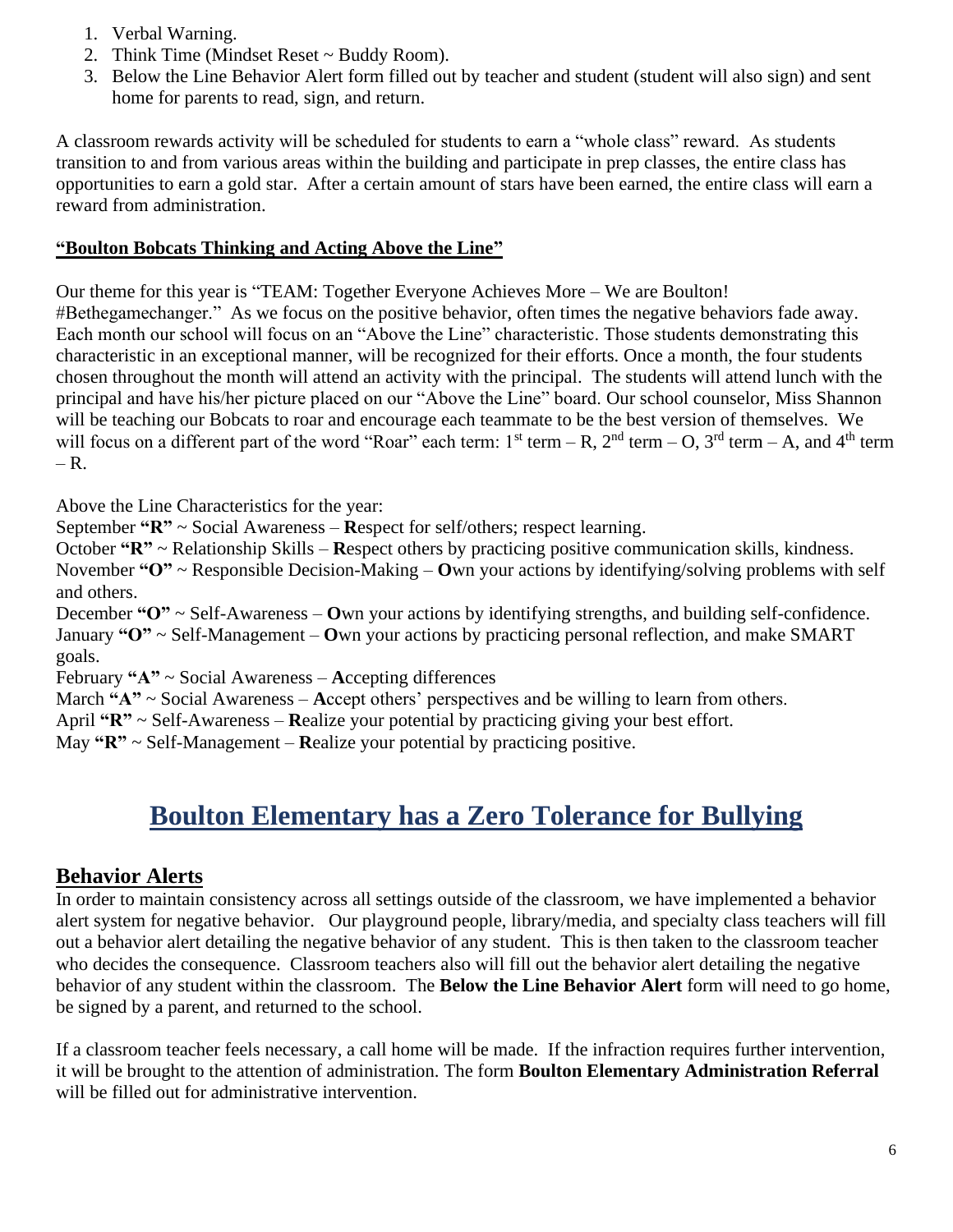#### **Safe School Policy**

By District mandate we will implement a safe-school policy. Suspension from school may occur if/for:

- 1. Fights
- 2. Profanity
- 3. Weapons (real, home-made, or toy)
- 4. Harassment (verbal/physical/sexual)

School Administration will be involved in all safe school issues. An **Administration Referral** form will be sent home.



### **Parking Lot Procedures**

- No Parking or pick up/drop off on 200 West around Orchard Drive where curb is red.
- Please do not wait to enter the parking lot by lining up on 2600 South. Please do not park along 2600 South (especially where students are crossing the street to get to their guardian's car). We also respectfully ask that you do not park and block home driveways. *If you cannot enter the parking lot, please go around the block until you can get in.*

#### **In order to keep our students safe, no students will be allowed to enter a parking lot without an adult with them. Please do not motion your child to cross alone!**

**PLEASE** make sure that you use a parking stall at any point during the school day when you come into the building, and not the pick-up/drop off zone. Parking in front of the building must be done in a marked parking stall - This includes "just running in quickly." **Please make sure that anyone picking up your students understand and follow these procedures. All procedures are enforced by the Bountiful Police Department and may be ticketed.**

#### **Front of School**

#### **THIS AREA IS NO LONGER FOR STUDENT PICK UP and DROP OFF.**

The front is now going to be the school bus zone. Parents may enter this parking lot only to park in marked parking stalls. Please note that individuals **may have to remain in the stall if the bus is in the process of loading or unloading.** No one may enter the parking lot between the bus times of 8:30am – 9:00am & 3:15pm – 3:45pm. Remember, parking in front of the school MUST be done in a marked parking stall! **Violators may be ticketed.**

#### **East of School**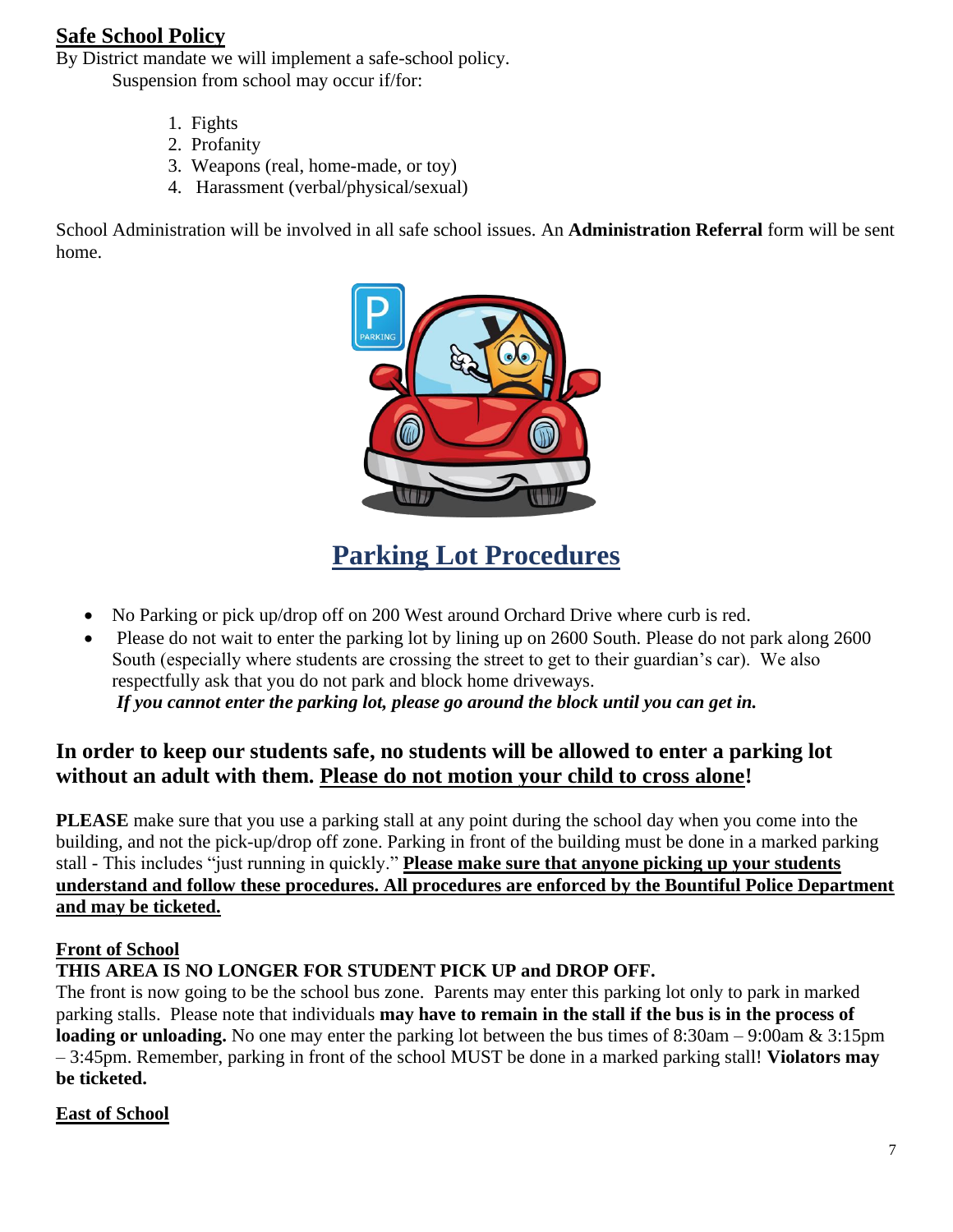You may enter the parking lot through the West entrance and go either up the side lane or up the middle lane. Please expect to pick up your child in the location under the trees at the east end of the drop off zone. Traffic will merge at the top (south) end of the lot where children can be picked up in front of the Big Toy. **Please do not come early and stop by the doors as this causes a backup of cars into the street. Please pull your car forward as far as you can.** We have painted lines on this parking lot indicating a pick-up line and a drive through line. Please stay in the appropriate lane**. NO CHILD WILL BE ALLOWED TO RUN ACROSS THE PICK-UP LANE TO A CAR IN THE DRIVE-THROUGH LANE!** The parking lot entrance on the WEST side is for ENTRANCE only. The EAST entrance will be for EXIT only. You can choose an exit lane to turn left, or a lane to turn right. The center parking lot isle may to be used to go in and park in a stall to walk over and get your student. We ask that parents be courteous of others when squeezing into the pick-up area. Adults will not be able to access any of the doors on this side of the building. Please enter through the front entry and check in with the office.

#### **West Parking Lot**

This will continue to be a pick-up/drop off area. This will be a one direction parking lot, entering on the south side, and exiting on the north. Please do not park and leave your vehicle at any time unless you are in a designated stall. Pick up and drop off will be curbside only, single file. There is NO pick-up/drop off at any time on 200 West. Children are not allowed to enter the parking stall areas unless they are with a parent or adult. Adults will not be able to access any of the doors on this side of the building. Please enter through the front entry and check in with the office.

#### **Walking Students**

Please help your student determine an **outdoor** meeting location. Suggestions might be the flagpole, or by the West fence line. If they walk home towards the east, or are being picked up at the catwalk, they can go out their designated exit door and meet at a spot of their choosing on the playground, away from the doors and pick up zone. Exit (after school) doors will remain the same as Enter (before school) doors.

#### **THANK YOU FOR TRYING TO HELP US KEEP ALL BOULTON STUDENTS SAFE!**

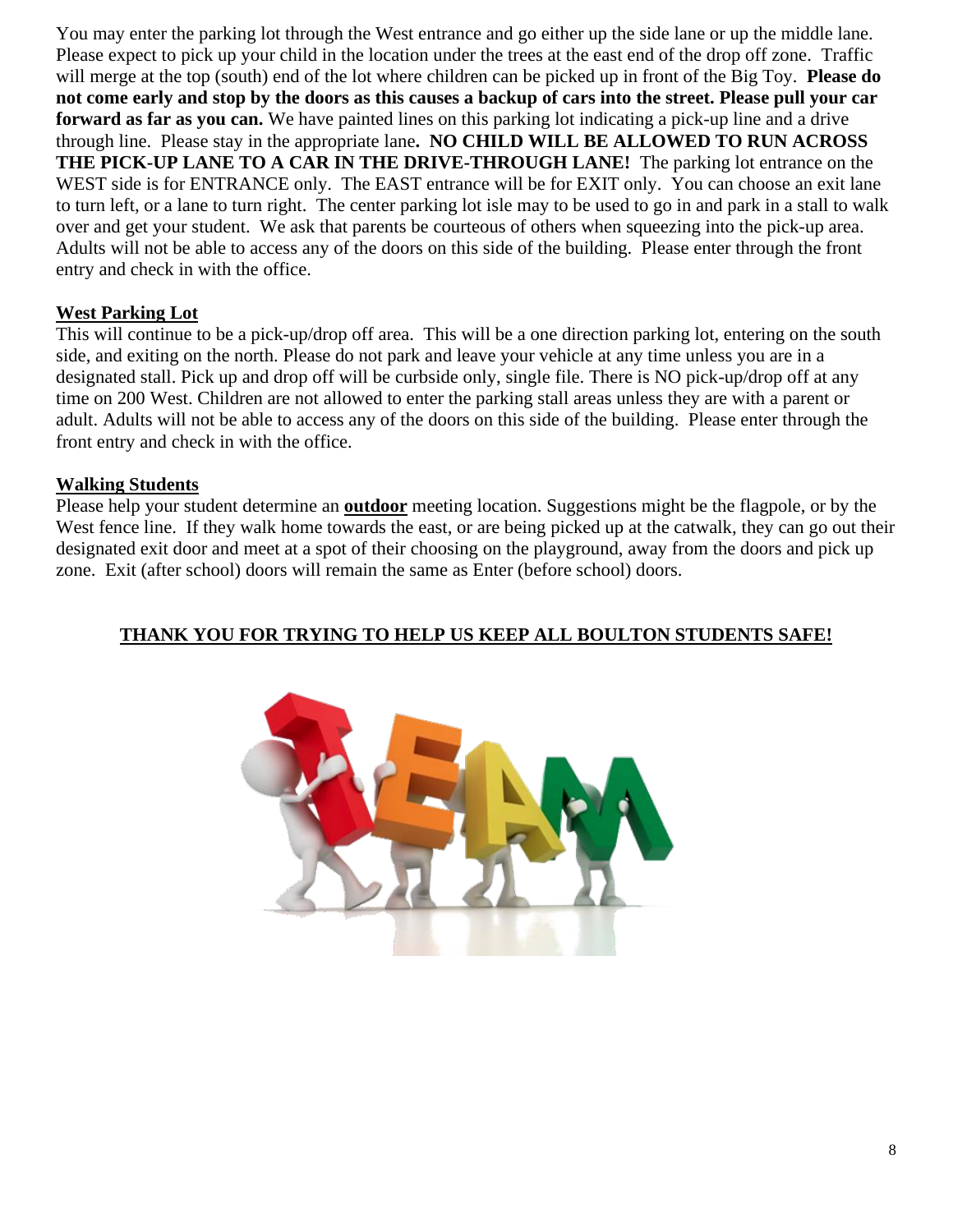### **Boulton Elementary Policies**

### **After School Policy**

We ask that no students remain on the playground after school. For safety reasons, students are asked to leave the premises and go directly home. If they want to play on the playground, they will need to go home, check in with their guardian, and then may return. PLEASE make sure to pick up your students in a timely manner. For their safety, students should be off school premises within 15 minutes of school being excused. There is no outdoor or office supervision after this time. Office staff is released by 4:00, so please do not ask for students to come sit in the office to wait for you. Again, there may be no supervision during this time.



### **Birthday Treats**

Please do not send birthday party invitations to school with your student. Please consider the feelings of all students and do not do this unless ALL students in the class/grade level are being invited.

Birthday treats are allowed (must be store bought, and not homemade) but please coordinate delivery with teachers, and they can help you be sensitive to class needs – diabetic students, nut allergies, etc. Please keep outside celebrations to a minimum during the school day. Delivery of balloons and flowers etc. should be done at home, as to not disrupt the classroom settings and learning. If items arrive, they will be delivered to students at the end of the school day. **As of right now, this year, we do not have any latex allergies – latex balloons are allowed**. **If an allergy becomes known, we will change/communicate our protocol regarding non-latex balloons.** 

### **Check-In Procedures**

Davis School District has updated the way a student checks in. A student will use their log in and pin, the same numbers that are the same as their computer log in. Please help your student memorize their numbers, we will work with them also at school. Please remember that 10 or more tardies are considered excessive.

### **Check-Out Procedures**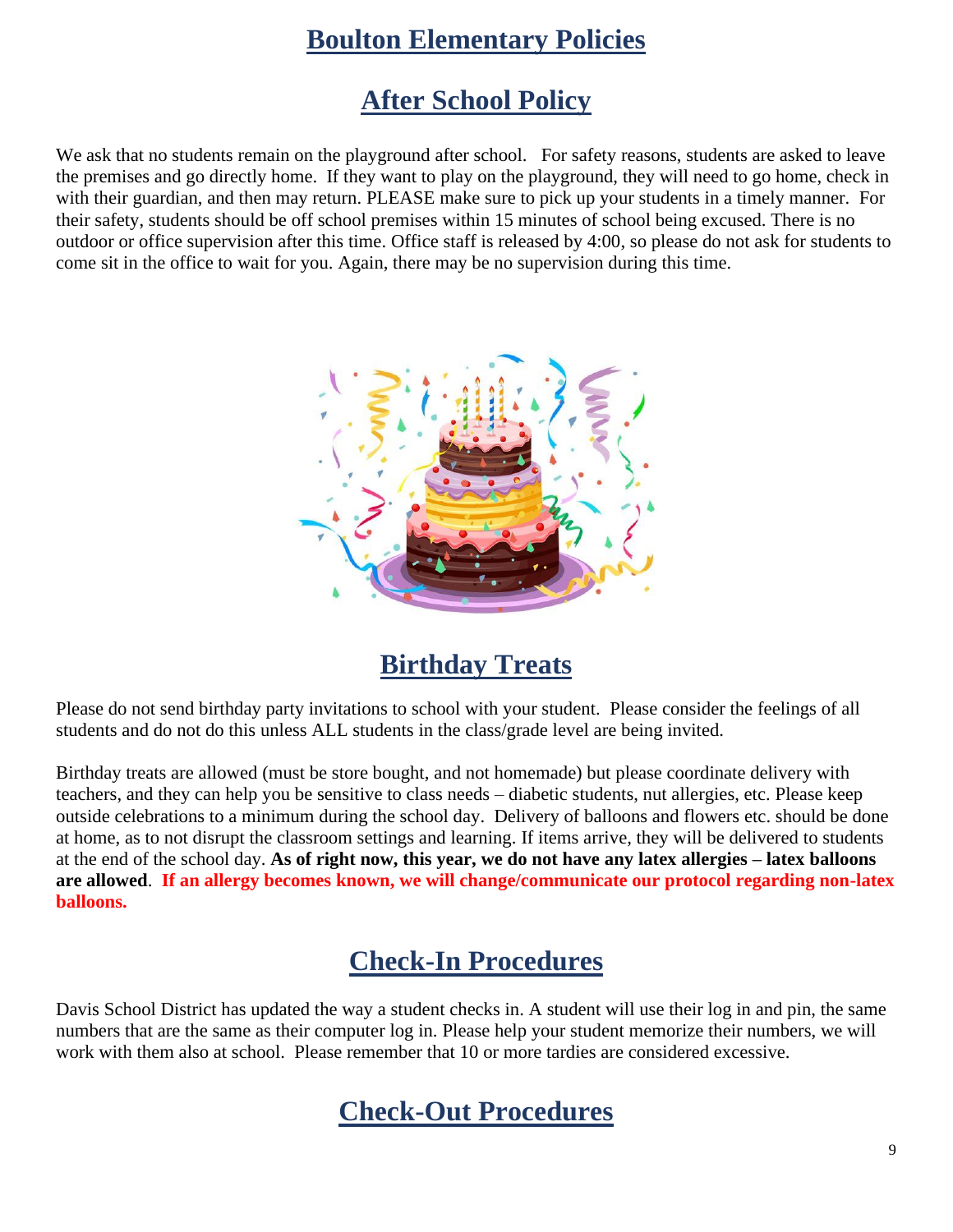Parents are urged to limit the number of occasions on which children leave school during the day. Please arrive at Boulton giving ample time for us to locate your student. Understand that a student may be outside of their room, and the office may not be able to locate them quickly.

- o ALL parents, volunteers, visitors, substitutes, etc., will need to enter from the front doors only**.** Teachers and all staff will help remind adults attempting to enter from any side door that they must enter from the front and **immediately check in at the Office**. All parent/guardian/volunteer/visitors must have a proper ID badge displayed while on school property. If not, they will be sent to the office to check in.
- o **An ID badge MUST be worn by ANY non-employee on school property**.
- o Parents, grandparents, or any family member/friend of a student may not remain on property after dropping off a student, unless they are a previously arranged volunteer for an event or to go into a classroom and have been issued an ID badge upon arriving.
- $\circ$  In order for a student to be checked out, visited, or called to the office, a legal guardian or listed emergency contact **must show Photo ID**. No child may be released to anyone unless they are a verified parent, guardian, or emergency contact as indicated on the Student's Information Form (demographic card). **Office staff have been instructed to ask for verification of ID even if they know the individual checking out the student. Please have your ID ready every time.**

### **District Policies**

The Davis School District has several policies that all schools are required to follow. The policy manual can be found within this link <https://www.davis.k12.ut.us/district/administration/policy-manual>. Sections include: Board of Education, Human Resources, Risk Management and Workplace Safety, Instructional Programs, Student Services, Finance, Support Services, Educators Agreement, Classified Agreement, Community Relations, and Individual Rights and Responsibilities. More specifically, 5S-100 Student Conduct and Discipline can be found here: [Section 5 | Student Services -](https://www.davis.k12.ut.us/district/administration/policy-manual/section-5-student-services) Davis School District.

The web address is: [www.davis.k12.ut.us.](http://www.davis.k12.ut.us/)

**Fee Waiver information:** [https://www.davis.k12.ut.us/departments/nutrition-services/free-reduced-price](https://www.davis.k12.ut.us/departments/nutrition-services/free-reduced-price-school-meals)[school-meals](https://www.davis.k12.ut.us/departments/nutrition-services/free-reduced-price-school-meals) **ADMINISTRATIVE MEMO #28/04:10:17 – STATEMENT OF NONDISCRIMINATION AND NOTICE OF POLICIES Can be found on the Boulton Elementary Website at <https://boulton.davis.k12.ut.us/>**

**District Contacts:**

**Steven Baker, Associate Director Human Resources ADA (Employment Issues) Compliance Officer Davis School District 45 East State Street, P.O. Box 588 Farmington, Utah 84025 Tel: (801) 402-5315 Email: [sbaker@dsdmail.net](mailto:sbaker@dsdmail.net)**

**Midori Clough, Section 504 Coordinator, Educational Equity Department Disability Compliance Officer Davis School District**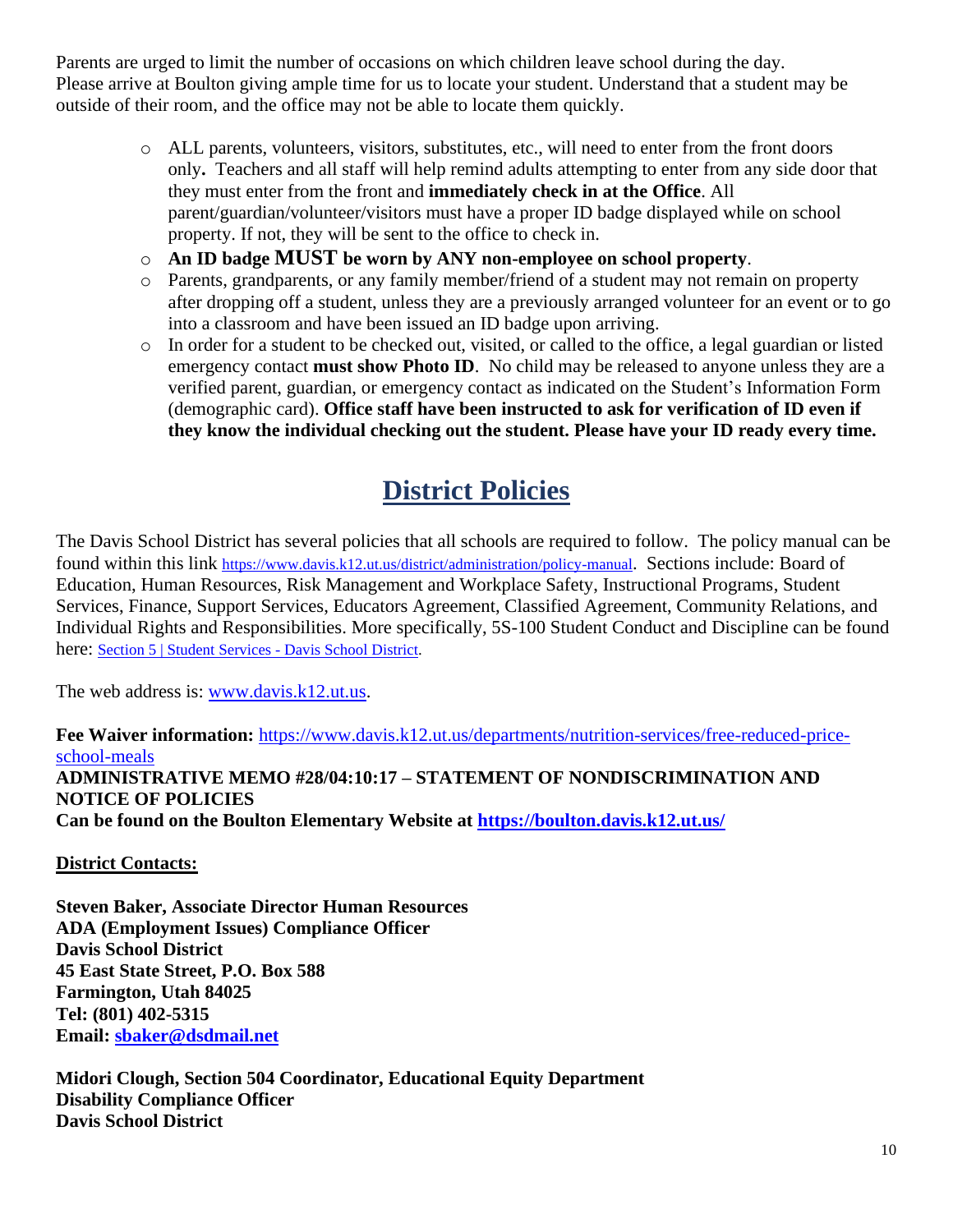**70 East 100 North, P.O. Box 588 Farmington, Utah 84025 Tel: (801) 402-5180 Email: [mclough@dsdmail.net](mailto:mclough@dsdmail.net)**

**Caray Long, Educational Equity Department Compliance Officer Race, Color, National Origin, or Religion in other than Athletic Programs Davis School District 70 East 100 North, P.O. Box 588 Farmington, Utah 84025 Tel: (801) 402-5357 Email: [clong@dsdmail.net](mailto:clong@dsdmail.net)**

**Bianca Mittendorf, Title IX Coordinator, Educational Equity Department Title IX Coordinator Gender in other than Athletic Programs Davis School District 70 East 100 North, P.O. Box 588 Farmington, Utah 84025 Tel: (801) 402-5447 Email: [bmittendorf@dsdmail.net](mailto:bmittendorf@dsdmail.net)**

**Tim Best, Healthy Lifestyle Coordinator Title IX Compliance Officer Discrimination in Athletic Programs Davis School District 20 North Main Street, P.O. Box 588 Farmington, Utah 84025 Tel: (801) 402-7850 Email: [tbest@dsdmail.net](mailto:tbest@dsdmail.net)**

**Scott Zigich, Director of Risk Management Physical Facilities Compliance Officer Davis School District 20 North Main Street. P.O. Box 588 Farmington, Utah 84025 Tel: (801) 402-5307 Email: [szigich@dsdmail.net](mailto:szigich@dsdmail.net) TDD (hearing impaired): (801) 402-5358** 

**Dr. Bernado Villar, Director of Equity Title IX Compliance Coordinator Race, Color, National Origin, Religion, or Gender in other than Athletic Programs Davis School District 70 East 100 North P.O. Box 588 Farmington, Utah 84025 Tel: (801) 402-5113 Email: [bvillar@dsdmail.net](mailto:bvillar@dsdmail.net)**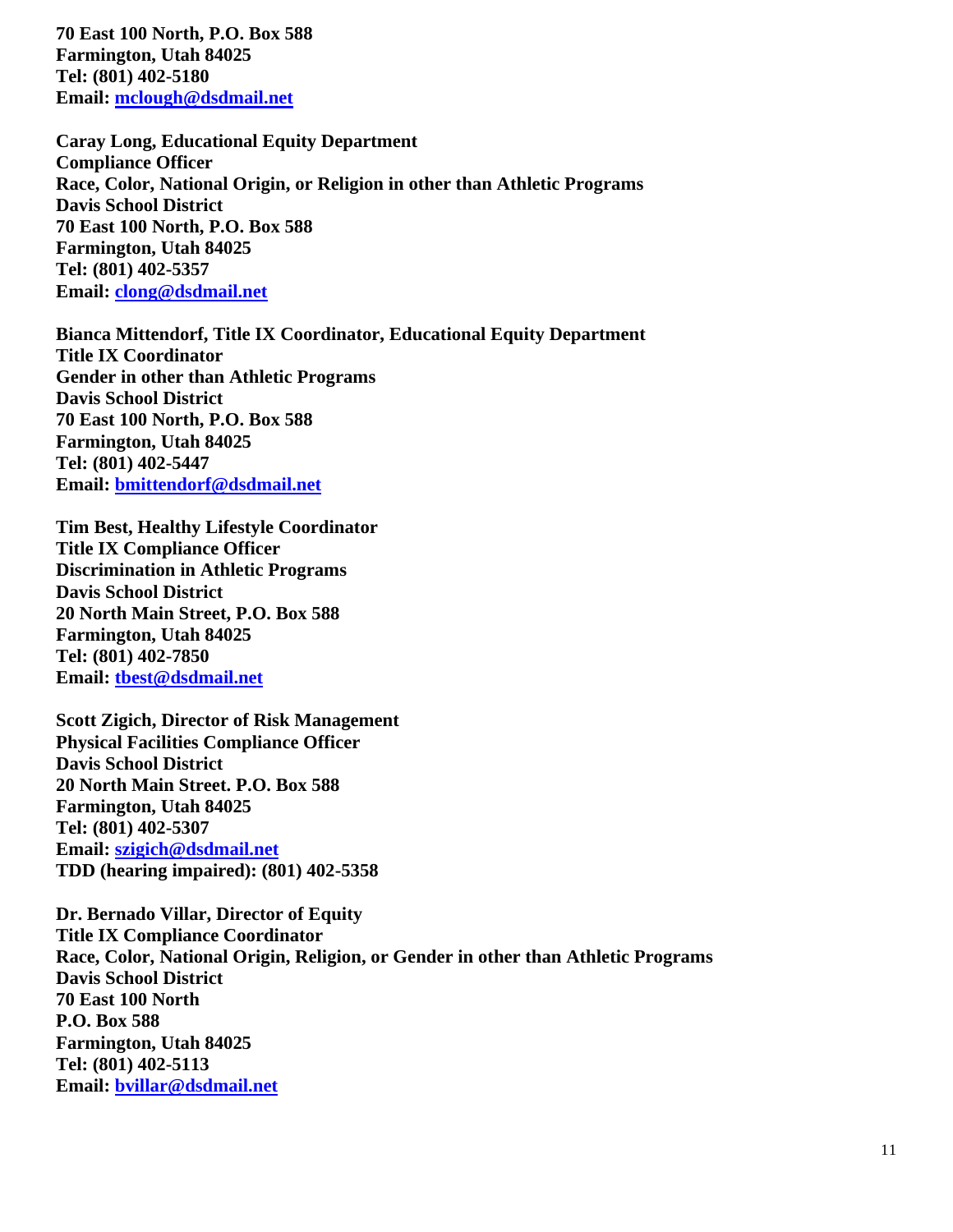

### **Dress Code**

We encourage children to dress in a manner that reflects pride in themselves and their school.

The following clothing items are **not permitted** by students or staff: No tank tops, halter tops, spaghetti strap tops, razor back shirts, clothing revealing the midriff, buttocks, or undergarments, baggy pants that hang below the waist, clothing associated with gangs, any clothing advertising any substance which a minor cannot legally possess or use, has sexual reference, or **any other clothing that is considered a distraction to the educational process**. Chains hanging from pants are prohibited. Any jewelry with spikes or chains dangling from such items will also not be allowed. These items pose a safety hazard and students will be asked to remove them.

Pants, shorts, dresses, or skirts with holes **above the** fingertips must be covered underneath with **dark** leggings. Nylons or tights will not be allowed underneath pants as a substitute (in the event the holes are above the fingertips). Pants, shorts, dresses, or skirts with holes **below** the fingertips can stand alone and do not require leggings underneath. Length of dresses, skirts, or shorts should be appropriate. A standard is no more than 3 inches above the knee. **Fishnet stocking tights are not allowed at all.**

**Due to safety, students are not permitted to wear open-toed sandals/flip flops. Students are allowed to wear sandals which cover the toes.** Hats are **not to be brought to school** or worn inside the school building unless it is a "Special Hat Day." This applies to both girls and boys.

Hair needs to be a "normal" hair coloring. Minimal coloring (pink, purple, blue, green, etc.) will be allowed **as long as it does not become a distraction**. Large spikey mohawks that become a distraction or disruption to the learning environment will also not be allowed.

Parents can expect that a student will be required to call home for an immediate change of clothing should any of the above items be an issue. Please remember that proper attire can positively influence the way your child academically and behaviorally approaches his/her school day.

Thank you for your support!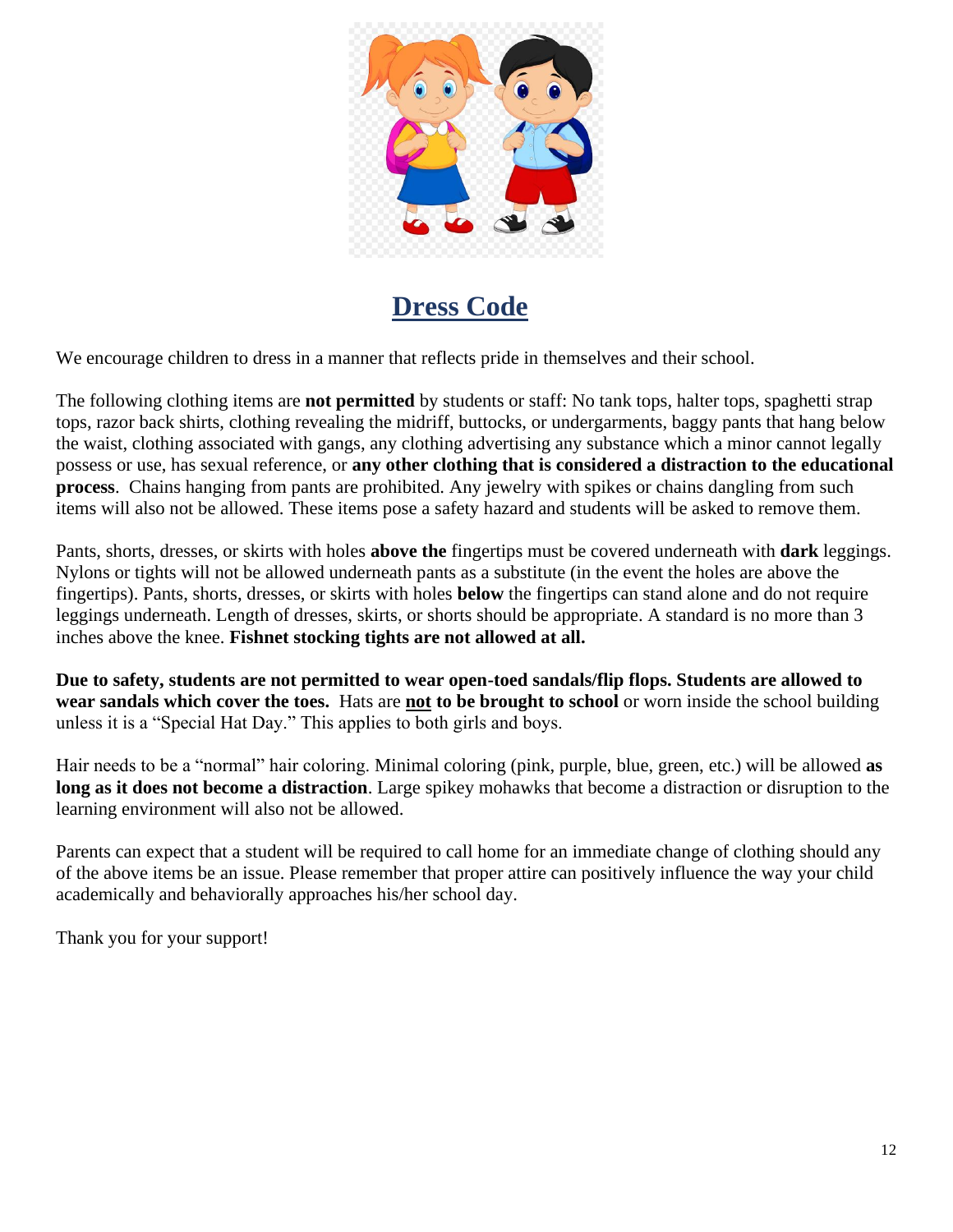

Electronic devices have become a common means of communication and information access in today's society. However, these devices have the potential of disrupting the orderly operation of the school. In compliance with District request, Boulton Community Council has created this policy to govern the possession and use of electronic devices on school premises, during school hours, at school sponsored activities, and on school transportation.

For purposes of this policy "Electronic Device" means a privately owned wireless and portable electronic handheld equipment that include, but are not limited to, existing and emerging mobile communication systems and smart technologies (cell phones, smart phones, Apple or smart watch), portable internet devices (iPads) when not being used for educational access, handheld entertainment systems (video games, iPods, etc.), and any other convergent communication technologies that do any number of the previously mentioned functions. Electronic Device also include any current or emerging wireless handheld technologies or portable information technology systems that can be used for word processing, wireless Internet access, image capture/recording, sound recording and information transmitting/receiving/storing, etc.

#### **POSSESSION AND USE**

Students may not use electronic devices (personal electronic devices) during school hours. This includes all recesses and lunch. They may be turned on after school or up until the 1st bell (8:45). No personal electronic devices may be stored in the classroom desk. They must be kept in backpacks or given to the teacher. At no time may personal electronic devices be used in the bathrooms.

#### **PROHIBITIONS**

Electronic devices shall not be used in a way that threatens, humiliates, harasses, or intimidates school-related individuals, including students, employees, and visitors, or violates local, state, or federal law. Electronic devices may not be used during end of year assessments unless specifically allowed by law, student IEP, or assessment directions.

#### **CONFISCATION**

If a student violates this policy, his/her electronic device will be confiscated by the classroom teacher or another adult and given to the classroom teacher. The teacher shall take reasonable measures to label and secure the device. At the end of the day the student may take it home. If there is a second offense, the device will be taken to an administrator who will hold it until parents come to get it.

#### **POTENTIAL DISCIPLINARY ACTIONS**

Violation of this policy can result in discipline up to and including:

- Suspension or expulsion, and notification of law enforcement authorities.
- A student who violates this policy may be prohibited from possession of an electronic device at school or school-related events.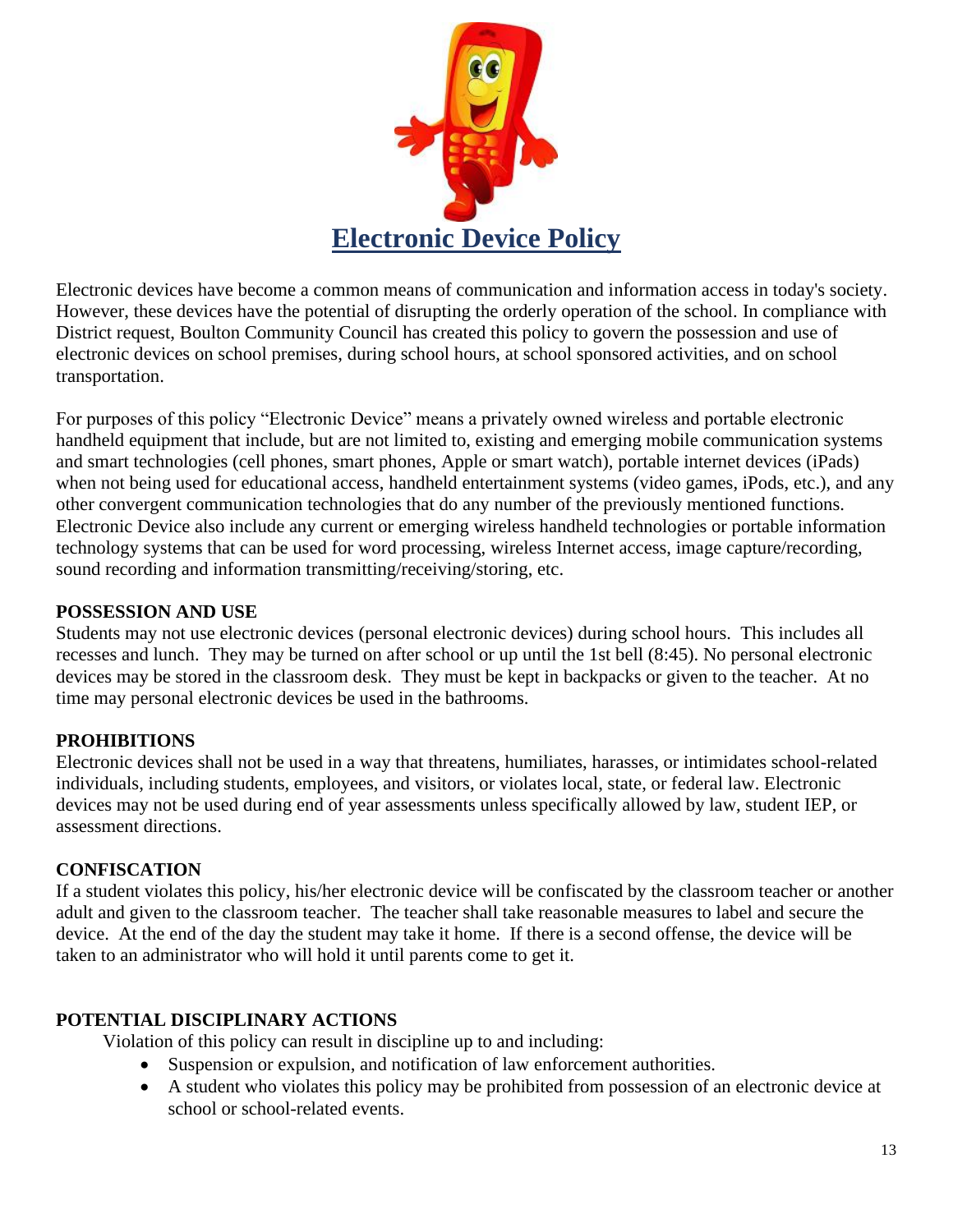- Confiscation of device for increasing periods of time for subsequent violations.
- Removal of privileges for extracurricular activities.

#### **SECURITY OF DEVICES**

Students shall be personally and solely responsible for the security of electronic devices brought to school. The school shall not assume responsibility for theft, loss, damage, or unauthorized calls made with an electronic device. If devices are loaned to or borrowed and misused by non-owners, device owners are jointly responsible for the misuse or policy violation(s).

#### **REPORTING**

Individuals wishing to report a violation of this policy should contact a school administrator.

#### **PROHIBITIONS ON AUDIO RECORDING**

No camera or audio recording functions of electronic devices may take place at school without the parents having given permission through our permission slip sent home at the first of the year. This may strictly be used for school related activities.

#### **EXCEPTIONS**

With prior approval of the principal, the above prohibitions may be relaxed under the following circumstances:

- The use is specifically required to implement a student's current and valid IEP.
- The use is at the direction of a teacher for educational purposes.
- The use is determined by the principal to be necessary for other special circumstances.
- Health-related reason or emergency.



### **Emergency Drills and Procedures**

For the safety of your child we request that each student have emergency release information on their Student Information (demographic) Card. This card will specify who you will allow to pick up your child in case of an emergency. If these instructions change during the year, please notify the office. Because of limited parking, it is our goal for students to be picked up in neighborhood groups rather than having all parents pick up their own child.

**In the case of an emergency, you should receive a call via the District Call out system. Special emergency information will also be posted on our website and new Boulton Elementary Facebook page.**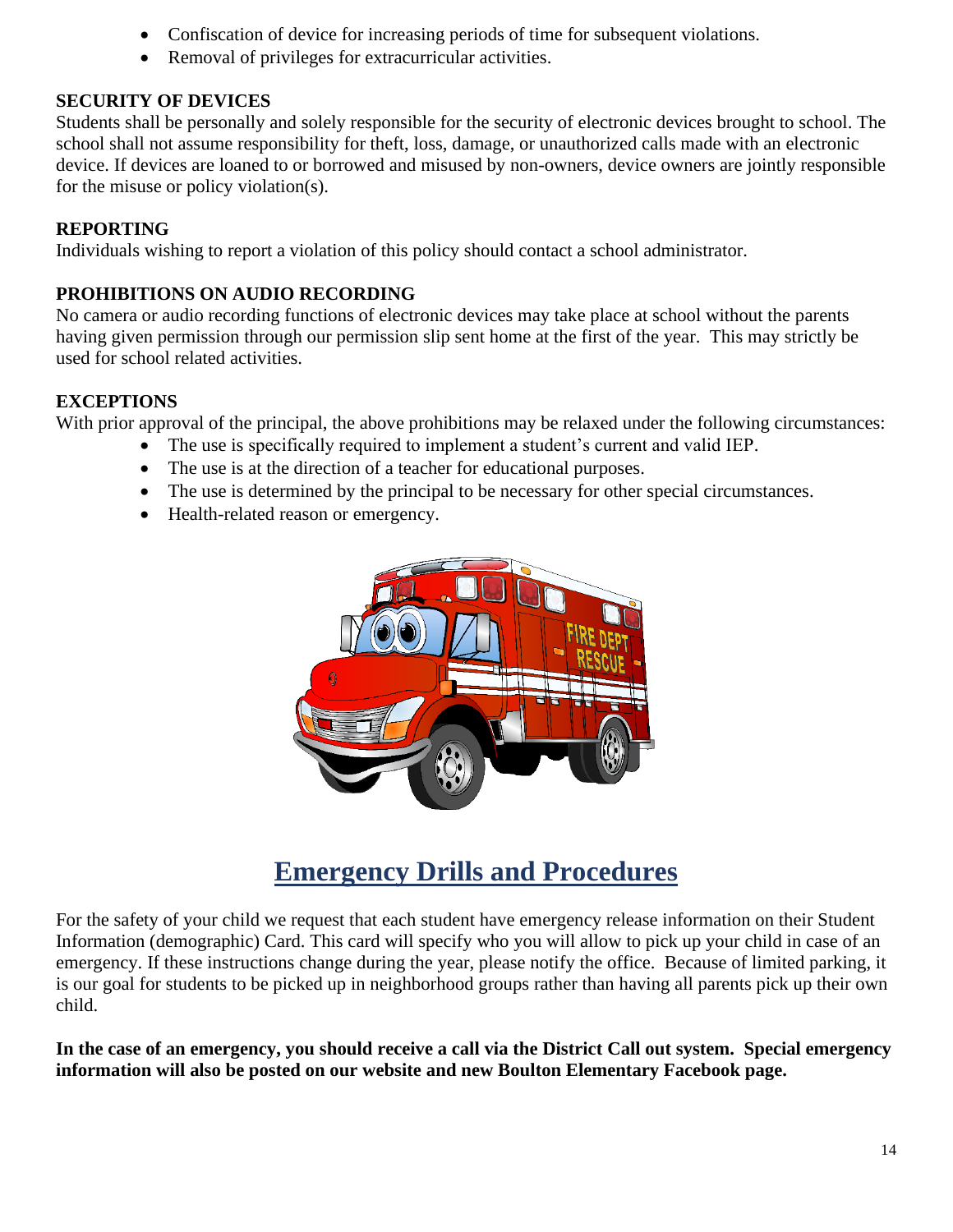Evacuation routes are posted in each room showing how to exit the building. Each class has a designated area outside, a safe distance from the school which is their meeting place. Every class has an emergency pack with first aid and other supplies which might be needed. We will also conduct drills of our emergency calling trees at various times in the year.

Having regular drills teaches children to respond calmly in the event of an emergency. Fire drills are held monthly, and an earthquake drill is held yearly. Lock Downs and Lock Out Drills will also be held.

### **Homework**

The district guidelines for grade level homework can be found on the district website. Homework will be based on grade level standards.

The guidelines recommend the following cumulative grade level minutes:

- Kinder 0-10 minutes
- $\bullet$  1-2 10-20 minutes
- $3-4$   $30-40$  minutes
- $5-6$   $50-60$  minutes

Homework will not be specifically assigned during vacations or holidays. Classroom projects will be assigned far enough ahead of due dates that they can be accomplished during regular homework times. Parents are encouraged to check their children's homework before sending/submitting it back to school.

### **Illness Policy**

#### **Boulton Elementary has implemented the following Illness Policy. Students and staff are asked to stay home from school if they have any of the following symptoms:**

- **Temperature** 100.4 degrees or above. Please keep the sick child home until 24 hours AFTER their fever subsides without the use of medication (including Tylenol and Motrin/Advil). The exception to this would be if COVID-19 protocols need to be followed.
- **Vomiting and diarrhea –** Student should be at home and remain home until 24 hours after their symptoms subside, or 24 hours AFTER the last time they vomited. The exception to this would be if COVID-19 protocols need to be followed.
- **Shortness of breath, sore throat, or persistent cough.**
- **Congestion or runny nose.**
- **New loss of taste or smell.**
- **Strep Throat** The first symptoms of strep throat are fever, sore throat, stomachache, and/or swollen tonsils. This child should be kept home until they have been on antibiotics for 24 hours.
- **Pink Eye** When pink eye is present, the whites of the eyes are red, the lids are swollen, and the eye tears more than usual. It is easily spread. Please keep your student home until 24 hours after antibiotic drops have been started.
- **Chicken Pox and Rashes –** A child with any kind of rash should be checked by a health care provider before coming to school. If Chicken Pox is present, the child should remain home until all the pox are dry. They may be contagious for as long as 5 days before the rash appears, and up to 5 days after the first pox eruptions.
- **Head Lice -** If active head lice or nits (eggs) are found, the parent will be confidentially notified. The school will provide information to the parents about proper treatment. Parents of children with head lice will be encouraged to talk to other parents of close friends. Parents will not be informed of other children who have head lice in school, as that is a privacy concern and the risk of getting lice from a classmate is very small. Students with head lice may be checked when they return to school. Current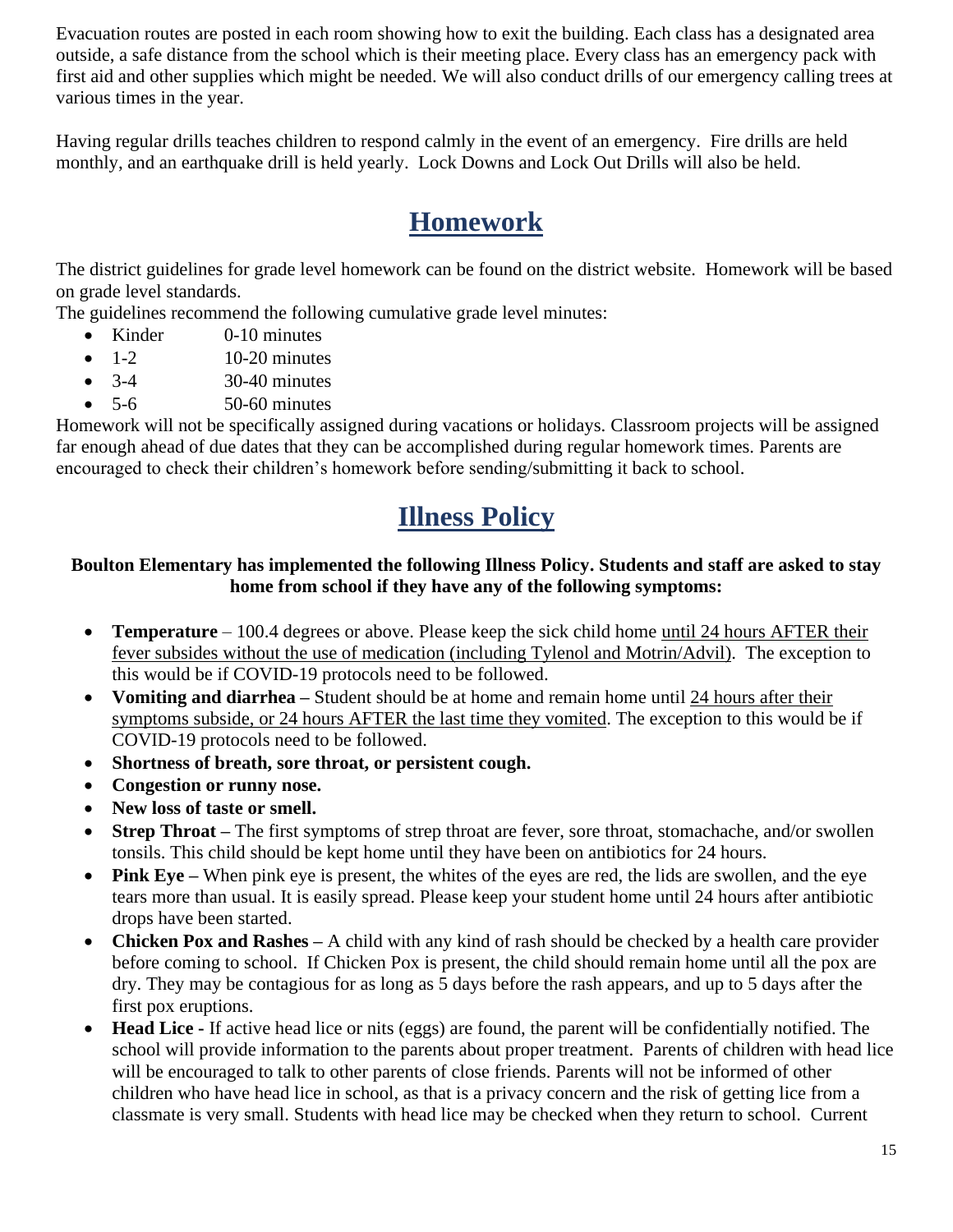evidence does not support the efficacy and cost-effectiveness of classroom or school wide screening for decreasing the incidence of head lice among school children. Schools are encouraged to help educate parents and staff about the diagnosis, treatment, and prevention of head lice.

We ask that parents help by picking up students as quickly as possible! The goal is to have ill **students in your car and headed home within 10-20 minutes after parents have been contacted by the school. Please make sure that all home, work, and cell phone information is kept up to date, and that emergency contacts are available. If you have any questions about contact information, please call the office at 801-402-1300.**

If a student comes to school and presents with any ill symptoms, the teacher will communicate with office staff and our Health Aide. The Health Aide will escort the child to the Care Room for evaluation and communication to parents/guardians. School staff will monitor any observable symptoms in students and observe all applicable privacy laws and regulations in doing so.

Students should stay home from school **if they are experiencing other illness symptoms** such as severe or long-lasting abdominal pain, or rash with fever.

The current health room, in the office, with the Health Clerk, will remain our triage location for students with diabetes, medication needs, injuries (concussions, broken bones, bloody noses, etc.).



### **Medicine**

A form signed by your doctor is required to be filled out and on file at Boulton before any medication can be dispensed. If a student has prescription medicine to be taken during the school day, the medicine must be labeled, in the original pharmacy container, and be kept in the office. The above procedures are designed to help ensure students receive the appropriate medication and dosage.

If a parent decides that their student is mature enough to administer a medication themselves, and keep it safe from other students, they may do so. It is important that **only one dose** (i.e. one Tylenol tablet, one ibuprofen tablet – no liquid forms) worth of medication is sent to school with your child if this is your decision. All responsibility then rests with the parent. We would appreciate a note to the teacher stating this decision.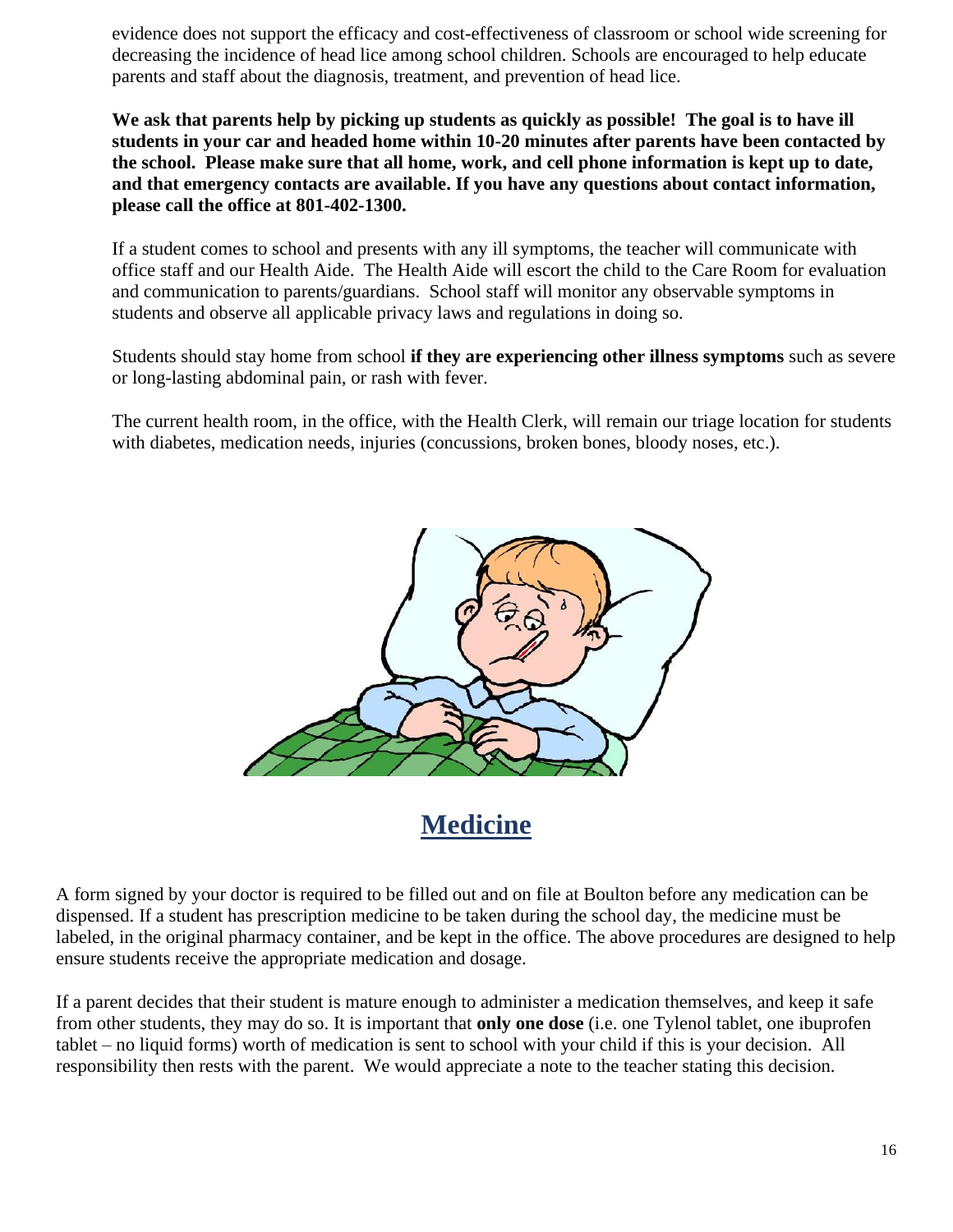If a child has asthma and uses an inhaler, the child may personally carry their inhaler. Please note that a health plan is required on file if an inhaler is needed.

#### **As per Health Department regulations, STAFF MAY NOT DISTRIBUTE NON-PRESCRIPTION MEDICATION TO STUDENTS (i.e. Tylenol, cough syrup, etc.).**

### **PE**

Students are expected to attend and participate in PE on a weekly basis during their classroom scheduled time. They will be allowed to sit out of PE activities if they have a current doctor's note (within 30 days) directing that they are unable to participate for a specific amount of time. If students are unable to participate, administration will determine a curriculum-based lesson or lower impact activity for them to do.

### **Pets at School**

Due to liability issues, Davis Schools have asked that **NO ANIMALS COME TO SCHOOL**. **This would include not** coming for any type of Show and Tell. In compliance with the district request, Boulton cannot allow these furry, scaly, or many-legged visitors.

### **Sanitation and Disinfecting Protocols**

Sanitation and Disinfecting Protocols:

Our custodians will follow a rigorous sanitation regiment including the cleaning of multiple touchpoints throughout the school day (high use surfaces, bathrooms, and playground equipment). Sharing of items that are difficult to clean or disinfect will be eliminated (communal supplies within the classroom). Students will have their own supplies to access the curriculum. Within the classroom, teachers will also be responsible for cleaning and disinfecting regularly.

### **Security**

### **To maintain security, no non-faculty adult will be allowed to be in the building, hallways, or classrooms without having checked in and is displaying an ID badge from the office. No non-faculty adult is allowed on the playground at any time.**

To keep our students, volunteers, and faculty safe, Davis School District has implemented a new check in/out system. Parents will now need to **show ID, every time, no exceptions**, and then check their student out on the computer using their MyDSD account. This also goes for those parents who the staff knows and recognizes. If you do not have a MyDSD account set up, please do so. If you don't remember it, now is a great time to reset and then memorize it. Students will check in using their computer log in and pin. Please ask them if they remember it and help them to memorize it as well. We will work on that on our end also.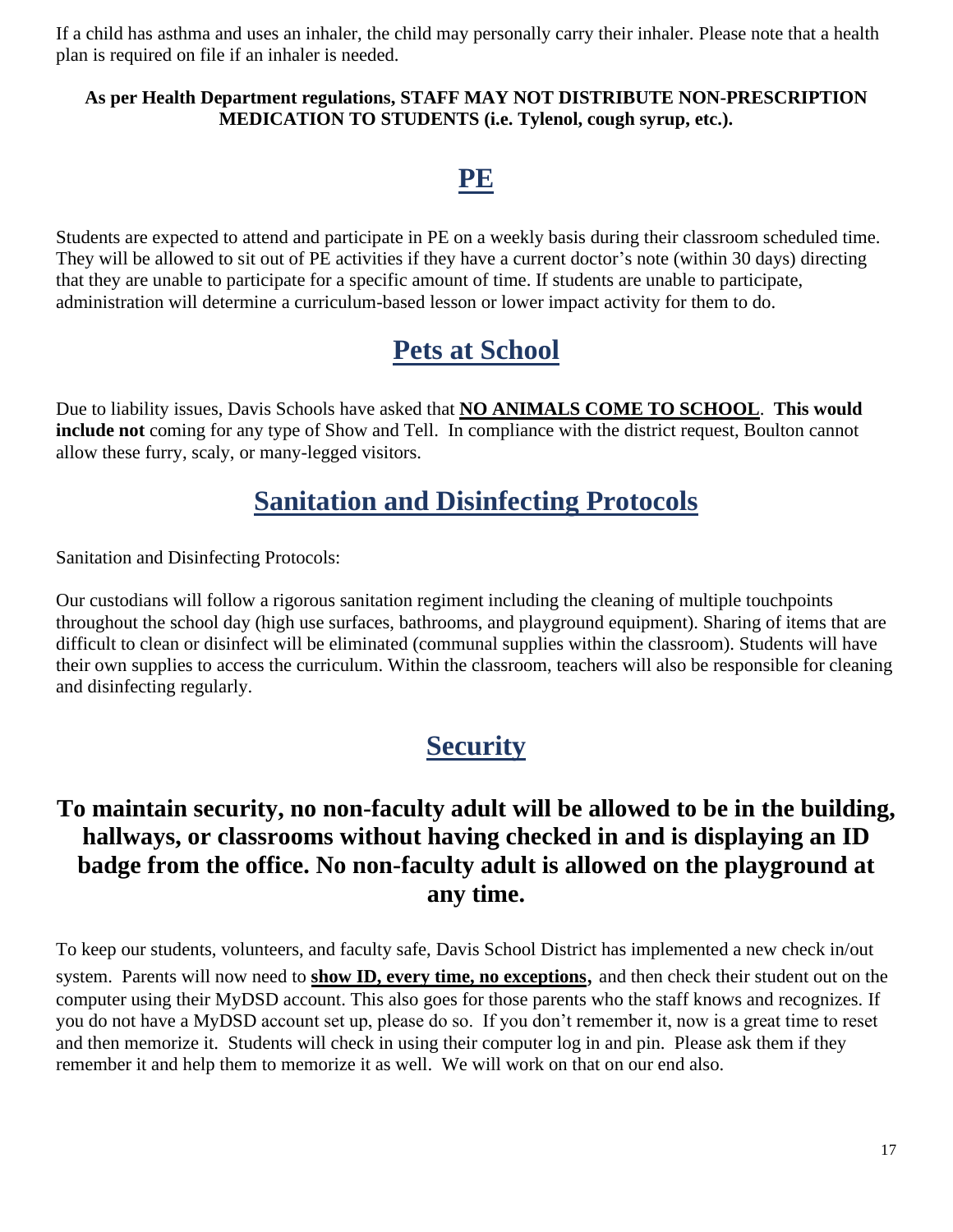**ALL Volunteers and Visitors must check in at the office on the check in/out machine, and then wear an ID badge while they are in the building.** When that person is finished, they will check out on the computer, and either replace or discard the ID badge.

**No visitor is allowed out on the playground at any time even if volunteering for the day.** Volunteers **must be under the direction of a teacher or building administrator at all times**, which allows the volunteer access to the classroom, hallways and lunchroom. This does not allow access to the playground.

**Due to spacing, we ask that younger siblings remain home if an adult is wanting to come and eat lunch with a student. We have limited space within the lunchroom as we work to provide adequate room for our students to eat lunch.** 

### **Snowballs**

Throwing snow of any form is not allowed at any time on the playground. This includes before or after school. Snowballs should not be thrown on the way to or from school either. Failure to comply with this rule will result in the loss of a recess for your student.

### **Telephone Use & Student Messages**

The telephone is an essential instrument of school operations. Therefore, we ask that students only use the telephone with teacher approval in the event that they need to contact parents for illness or emergencies. Please help us by reminding your student that if they call home from the school during the day and do not reach you, they should leave you a message. Many parents see the school phone number on caller ID and call the school to find out 'why we were calling.' Many times, we are unable to give you an answer, because every phone in the building will show as 801-402-1300 on your caller ID. **The office has no way to determine where a phone call originates.** 

*It is our policy that students are not allowed to call home to arrange an after-school play date. Please set this up before school or after your student arrives home.*

#### **Calling the School with messages for students:** *(The office is unable to transfer calls, please dial direct extensions).*

It is important that you make arrangements in the morning before school with your children, as to whom they are riding or walking home with at the end of the school day. Calling into classrooms during school hours is disruptive and discouraged. Many phones are on silent so please be aware that if you call to leave a message for your student, *there is a chance that the message won't reach them before the end of the school*  day. Understand that relaying messages is very difficult for our office staff, especially in the afternoon.

#### **Calling the School with messages for teachers:**

#### *(The office is unable to transfer calls, please dial direct extensions).*

While teachers are always open to communication with parents, phone calls during the school day are disruptive to the teaching process, so please limit calls to before or after school hours, whenever possible. If you have left a message on a teacher's phone, and they have not yet responded, it means that they are busy with students, or out of the classroom. Please make all efforts to call your child's teacher before or after school.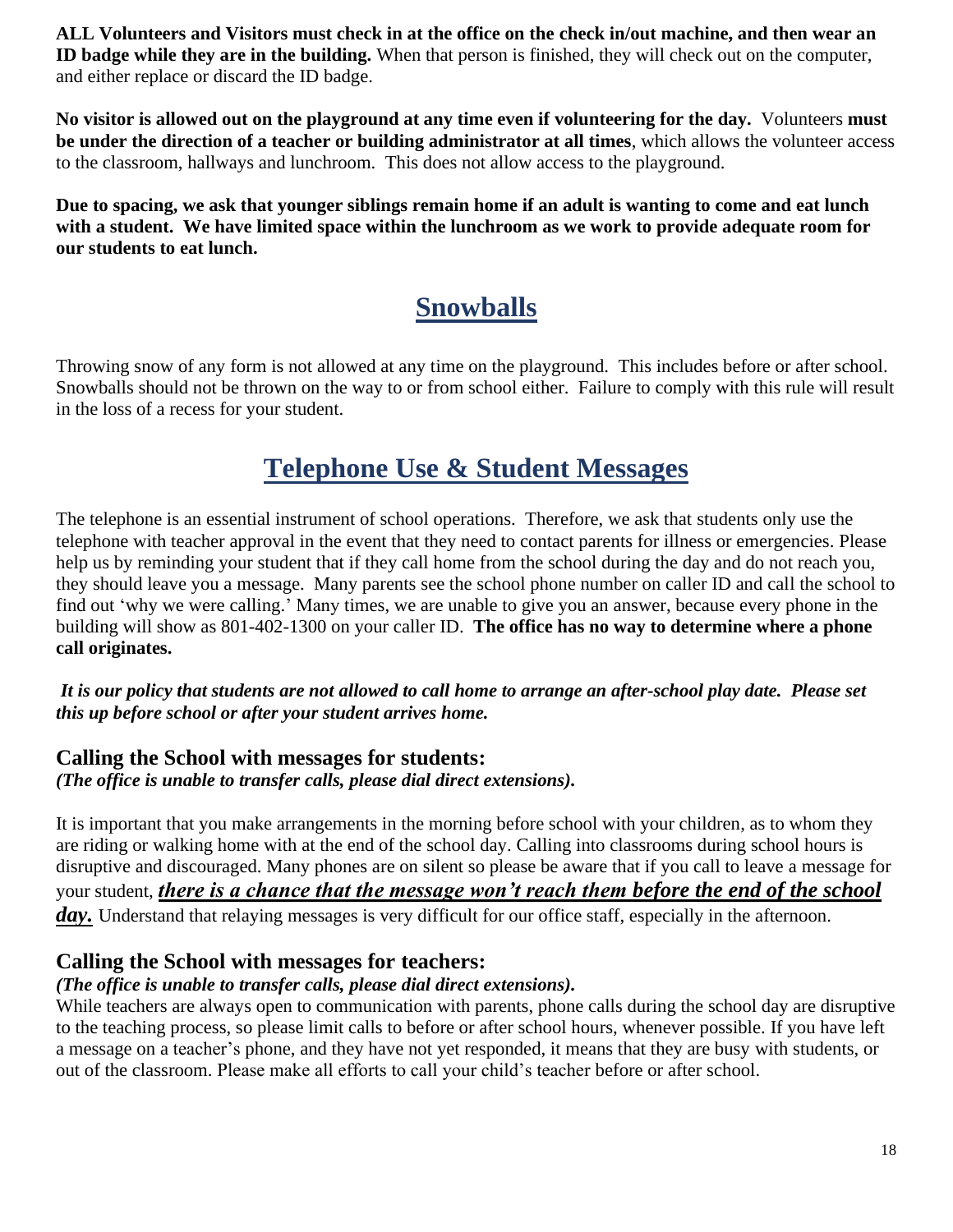### **Toys at School**

Toys, stuffed animals, electronic games, cards, etc. are not allowed at school. Cosmetics including make-up, nail polish, perfume, etc., are also discouraged. These and similar items disrupt learning.

If a student chooses to bring his/her own ball or other playground equipment to school, we will not be liable for any lost or stolen item. If it becomes a nuisance, the playground duties will have the right to remove the item from the child and ask them not to bring it again.

Teachers may confiscate any nuisance item and will return it only to the *parent*. Boulton Elementary cannot be responsibility for any lost or stolen items. Skateboards and the like are not allowed at school. Scooters are allowed if they can be locked up outside on the bike rack.

### **Transportation**

Many children ride the bus to and from school daily. Our bus is full. Please do not ask to have your child bring a non-riding friend home to play, by riding the bus. Students and guardians **must** sign a bus contract before the student can ride.

Students not following the rules, or not utilizing the bus may be removed from the privilege of riding the bus. Bus rules from the transportation department include:

- 1. Students must be seated
- 2. No abusive language
- 3. Keep hands, feet and other objects to yourself
- 4. Follow directions of driver

#### *Consequence*

1st Warning - seat may be assigned. 2nd Warning - Contact with Principal - Principal will contact parent/guardian. 3rd Warning - Principal required to revoke bus privilege for one or more days.

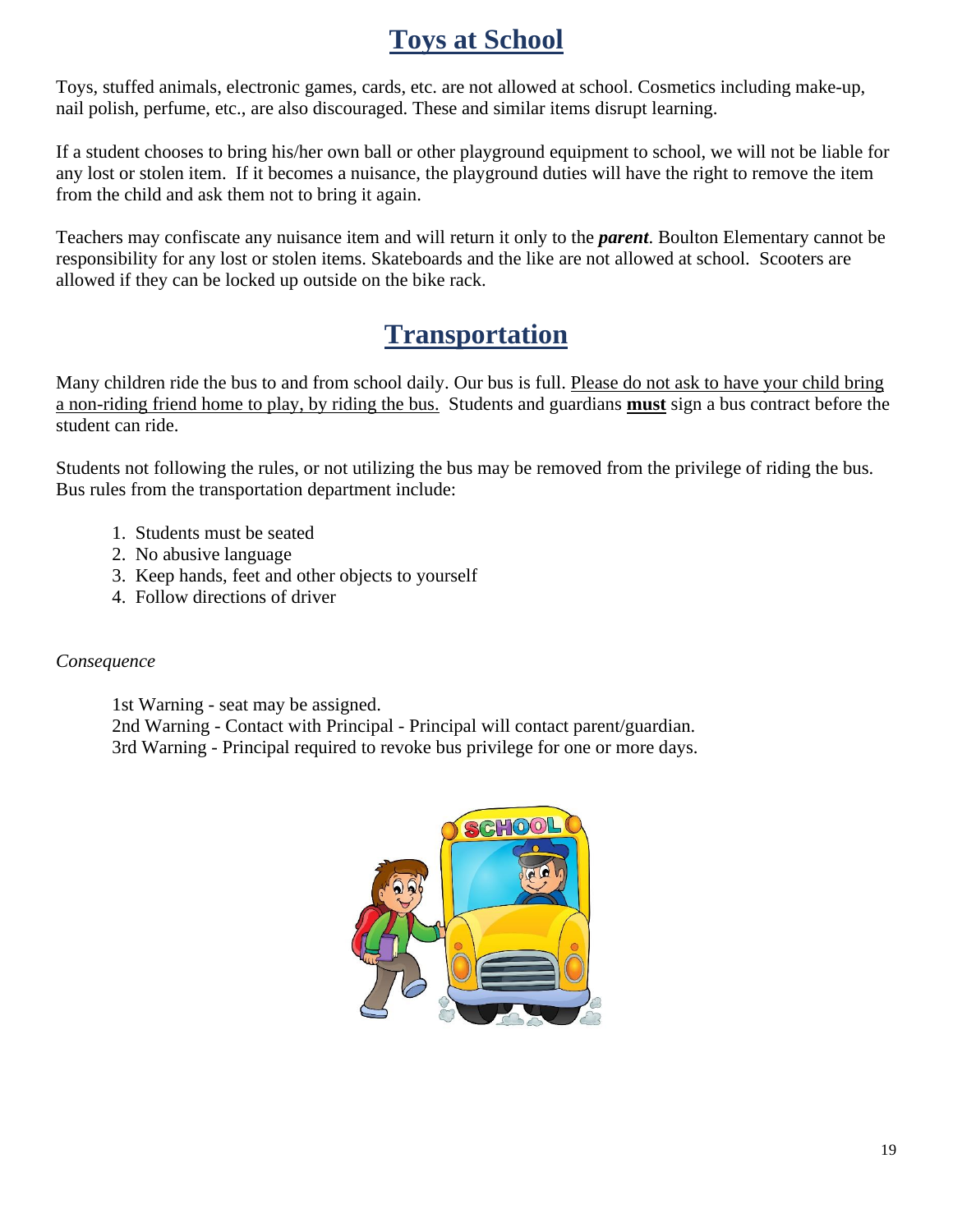#### **Bus Transportation:**

Students and guardians **must** sign a bus contract before the student can ride.

#### **Bus Lottery**

**We will be discontinuing bus lottery/courtesy rider services here at Boulton Elementary. We apologize for the inconvenience this may cause.** 

#### **Riding a Bike/Scooter to School**

Many of our students enjoy riding their bikes to school. This is perfectly all right, but please bring a lock from home, and lock them on the bike rack. The school will not be responsible for items taken from the bike rack. **Scooters may also be ridden, but again must be locked outside on the bike racks**. Skateboards and similar items are not allowed at school at all.

#### **Due to safety and fire code, scooters will not be allowed in the building.**

Some suggestions include:

- 1. Make sure the bike/scooter has and uses a good lock.
- 2. Students should park their bike/scooter in the bike racks on the east of the building.
- 3. Students should follow all traffic rules.
- 4. Student should always wear a helmet.

### **Volunteers and Visitors**

We have many volunteers in our school and welcome more! Volunteers do individual tutoring and help in specific classrooms. If you wish to volunteer, please contact your teacher or the PTA. **All volunteers need to check in and out at the office and obtain a volunteer badge as well as complete a Volunteer Service form before they begin working with students. Please be ready to show ID anytime you are visiting or volunteering at our school.** 

We ask that no volunteers use the copy machines. We *feel sure* that you would rather work with students whenever possible.

#### **Background Checks for Volunteers:**

We love and appreciate our parent volunteers who help make Boulton a successful experience and we want all parents to have peace of mind, knowing that their children are safe while in our care. The following information is regarding volunteers who may need to complete a background check **if one hasn't already been completed through Davis School District**.

#### **WHO?**

To increase security and safety for all our students, Davis School District requires that everyone working directly with, or supervising children undergo a background check. This has been in place since January 2020. The exception: volunteers that help by doing clerical assignments in a workroom, or at home, and volunteers who come in for classroom parties.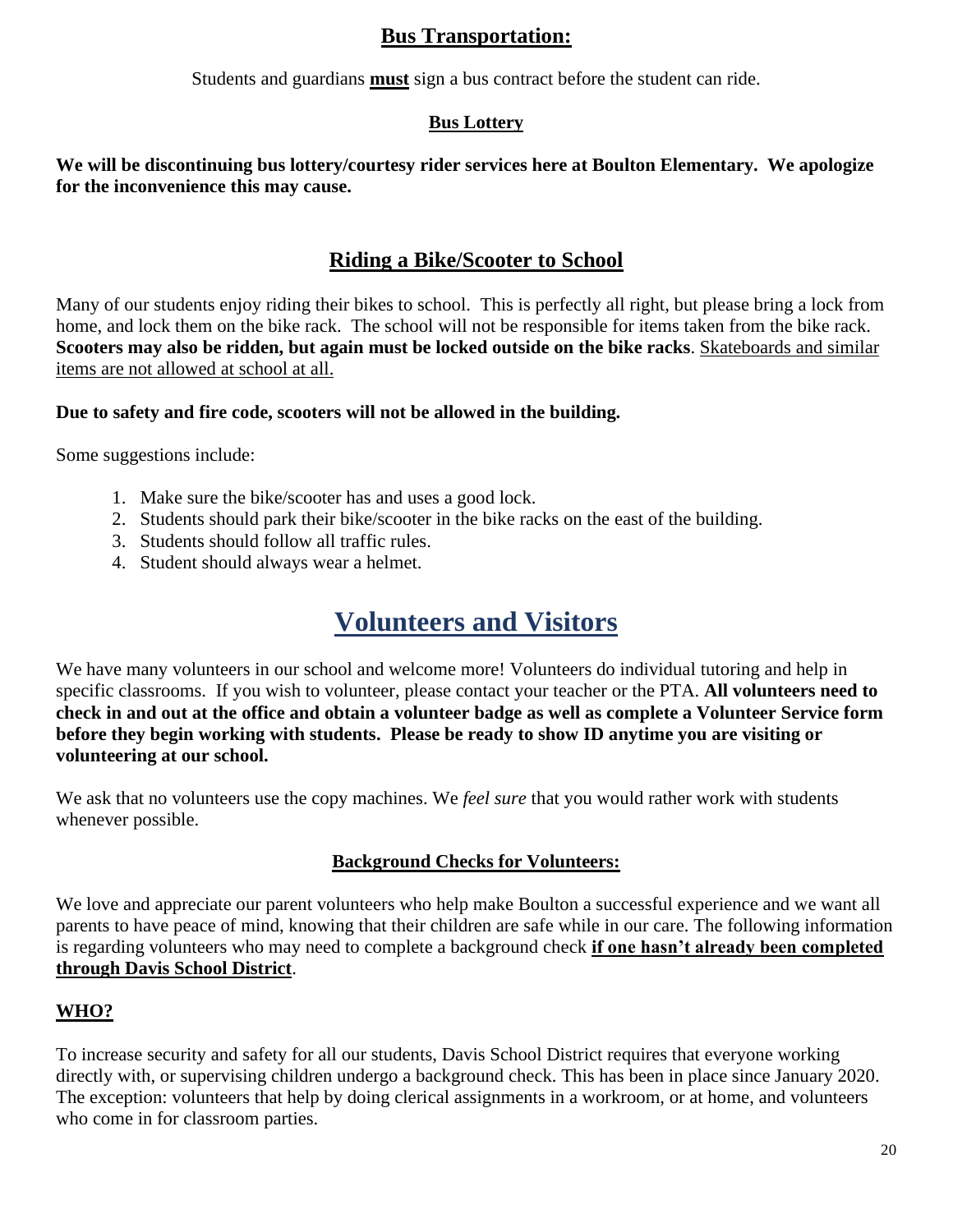You do **NOT** need to do a background check if you've already completed one with Davis School District. According to current state law, background checks are valid indefinitely. Background checks are good for as long as you have students in the Davis School District system.

**Background checks completed by other organizations or employers cannot be used by Davis School District.** The district does not have access to those databases. If a crime occurs after the background check, the district would not be notified by those agencies.

#### **WHERE?**

- 1) The District Human Resource office at 45 East Street, Farmington. HR is located on the first floor of the building.
- 2) You will pay the background check fee of \$28. This can be paid for with cash, check, or card. With a card, there is a fee of .98 cents. We do not want to exclude anyone who would like to volunteer. If you would like to volunteer, and need assistance with the fee, please contact Mrs. Tuck (our school principal) and she will cover the fee. You will then receive an authorization form to take to the District Human Resource office.

#### **WHEN?**

The District Human Resource office hours are Monday – Friday 8:00am-4:30pm. Please arrive by 4:00 to complete the application.

#### **HOW?**

The application process takes approximately 15-minutes. You will fill out a form and be electronically fingerprinted (no ink). It takes 3-5 business days for the background check to be completed. You will be given a verification slip to bring into Boulton's front office.

If you have questions, please do not hesitate to contact the school! We are here to help and appreciate our volunteers!

#### **Substitutes:**

**In preparation to meet potential shortage of substitutes for our teachers and staff, we are asking any community members to consider becoming a substitute. Please tell your child's teacher if you are interested and the teacher will notify administration of the interest. More information can be found on our district website.**

#### **Visitors:**

Visitors are always welcome at our school, but we must ask that you check in on the computer in the office. This will give you a volunteer name tag to identify you while you are in the school. It also logs volunteer hours that the PTA needs for credential hours. Teachers will be required to send you back to the office if you fail to do this.

If you need to bring something to your child, the office staff will either offer to take the item to your child or call your child down to the office. If you need to speak with your child, the office staff will call your child down to the office. If you need to speak with your child's teacher, please call before or after school or email the teacher your concern, question, etc. If you have pre-arranged with the teacher to visit within the classroom for an extended period of time, then you will need to check in and obtain a badge to be worn during the length of